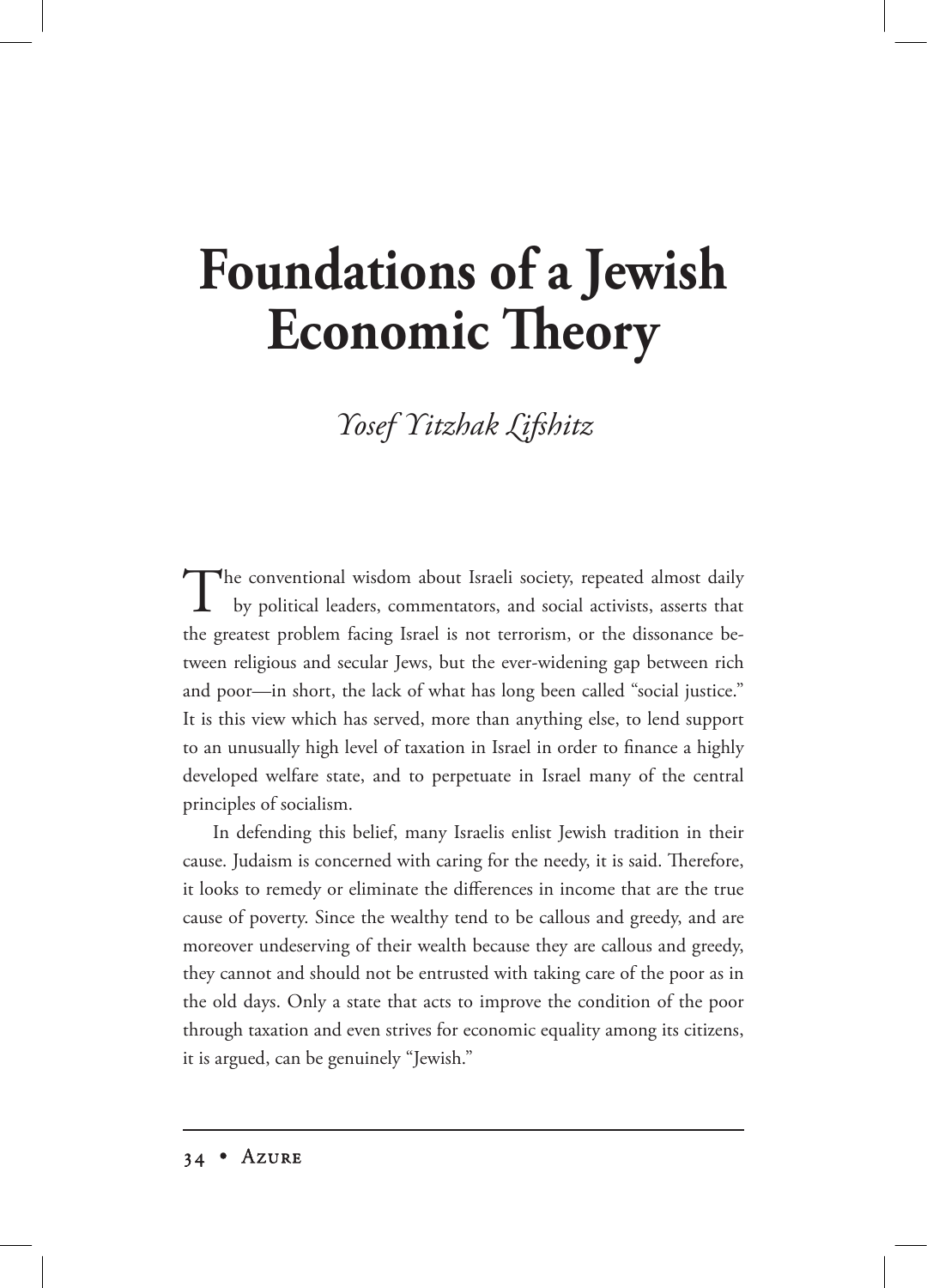This tendency to identify Judaism with the aims of socialism is not new. In the nineteenth century, Jewish thinkers found in this activist and anticlerical movement the raw material for the forging of a new, modern Jewish identity. "Judaism—any trace of haughtiness or aristocracy is foreign to it," wrote Moses Hess in 1862. "The Jewish spirit is a social-democratic spirit down to its very essence."1 Judaism was depicted by many as a synonym for social justice and equality, and the Jews—no strangers to suffering—as the natural bearers of the torch of social reform. As the Labor Zionist leader Chaim Arlosoroff explained in 1916, "The folk socialism of the Jews, the noble spirit of the history of our people, the rule of the ideas of justice and human liberty in the spiritual development of Judaism, the spiritual quality which the Jews acquired over generations, their cultural consciousness and lofty aspiration for freedom—all these empower them to lead the fight for idealistic socialism."<sup>2</sup> It is no surprise, then, that the struggle for economic equality became a central pillar of the new Jewish state's worldview, finding expression in severe limitations and regulations in the sphere of private ownership, on the one hand, and heavy taxation—the lifeblood of the new social order—on the other.

In what follows, I will argue that this popular identification between Judaism and socialism is a false one. As I hope to show, the two central ideas which sustain the socialist redistribution of wealth—the limitation of individual property rights and the dream of economic equality—are alien to both the laws and the spirit of Judaism as reflected in the Hebrew Bible and the rabbinic tradition. Policies that derive from these principles, moreover, work to undermine a different economic ideal which the Jewish tradition *has* sought to advance. Thus while Judaism undoubtedly emphasizes concern for the needy—"for the stranger, for the fatherless, and for the widow"—through the commandment to give charity and numerous other precepts, this is not to be confused with the fundamental limitation of property rights in the interests of the poor.<sup>3</sup> Nowhere does Jewish tradition call for the restructuring of society or the imposition of economic equality, even as an ideal.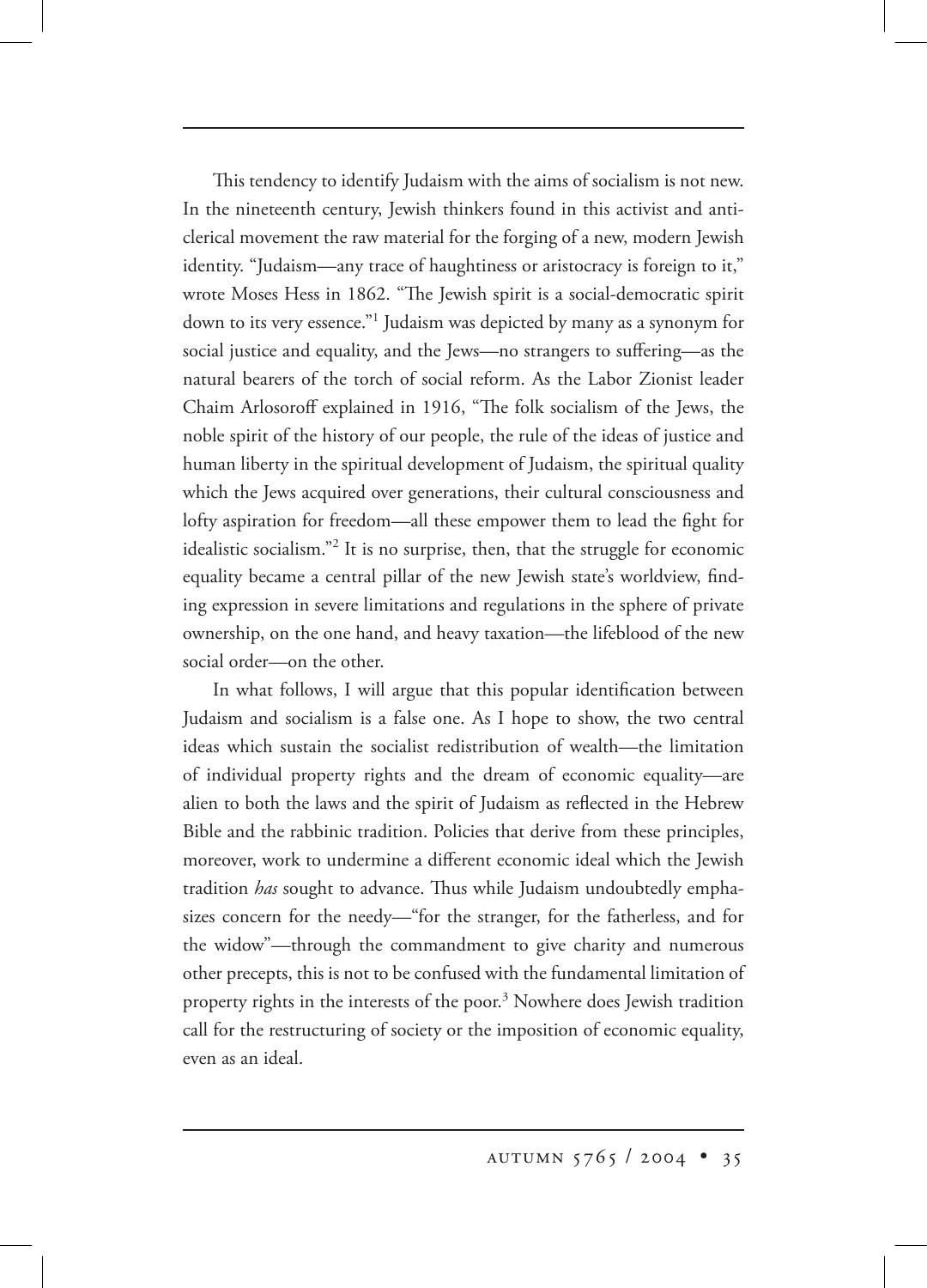But if the historical roots of socialism are not to be found in Judaism, then where do they come from? This is not an easy question to answer, and it is never a simple task to measure the impact of ideas in history. Yet it is difficult to ignore the fact that the most notable antecedents for these socialist ideas appear not in the Jewish sources, but in the doctrines of the very Catholic Church against which socialism had originally sought to array itself. The Church Fathers had a clear view of man's place in the world, according to which the individual's accumulation of wealth was seen as a form of injustice, and his rights to property were clearly limited by the needs of the poor. In the classical Christian view, man should not keep more than he needs to live modestly, and property should be made available to the needy, even in contravention of the owner's wishes.

Jewish tradition, in contrast, takes a positive view of both the institution of ownership and the accumulation of wealth. It respects economic success, seeing it as both a blessing and the basis of normative life on earth—so long, that is, as it is obtained honestly, and proper respect is shown for the social responsibility that accompanies it. In what follows, I will explore the basic tenets of a Jewish economics, and will make in this context the following three arguments: (i) As opposed to the classical Christian view, which extols self-denial and opposes the accumulation of private wealth, Judaism presents a contrary ideal, according to which man must exert control over the material in order to realize his divine potential as having been created "in God's image"; (ii) this view is reflected in the Jewish approach to property, according to which the right of individual ownership and the accumulation of wealth is seen as a means of fulfilling man's responsibility in the world; and (iii) the obligation to care for the poor stems from this same sense of responsibility, and is expressed through the act of *tzedaka*, or charity, in which the individual voluntarily gives away the fruits of his labor out of concern for his fellow man. The Jewish concept of charitable giving does not impinge on property rights, but rather expresses the individual's moral duty as a responsible person—a strong and productive individual who provides for himself and his family through honest means, on the one hand,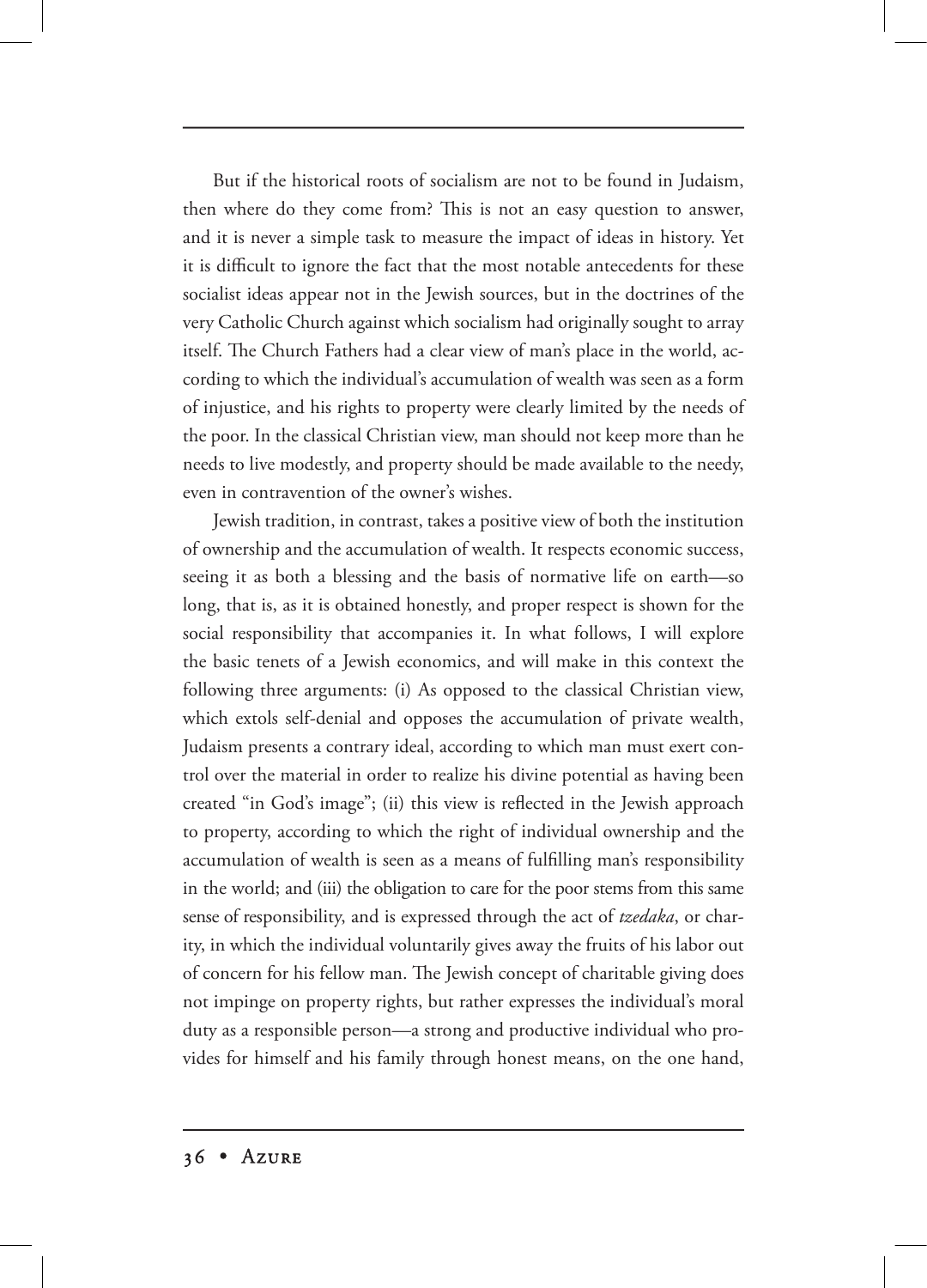and gives of his time and money out of generosity and a sense of concern, on the other. Charity, in the Jewish view, thus suggests an ideal that differs sharply from that of classical Christianity, one which flows from a radically different view of man's place in the world and what it means to have been created in God's image.

In order to appreciate the gulf that separates the Jewish economic understanding from the common misperceptions of it, we must first take a look at the ideas which guided the Catholic traditions of property, wealth, and charity for many centuries before the Protestant Reformation and the rise of the modern era. It was this Catholic approach which, in all likelihood, had a decisive impact on the socialist movement in Europe and, in turn, on modern European Jewry. And its traces can still be felt in the calls for social justice that are frequently heard in the public debate in Israel and throughout the Jewish world, often in the name of Judaism itself.

#### **II**

The classical Christian view of private ownership and the accumula tion of wealth is grounded in a theology that rejects the sovereignty of man over things in this world. God is at the center of everything, and therefore the idea that man was created in God's image does not speak to his productive potential on earth, but rather only to his ability to come closer to God in heaven, and to serve in the world as a channel of divine grace. Man, according to this view, is a wretched being. He lacks the ability to redeem himself; he is dependent always on God's grace.<sup>4</sup> According to the Church Fathers, after the fall of Adam and Eve, man lost his dominion over the animals of the sea and the air, and by extension over all earthly property. The only road to salvation, then, is for man to undertake acts that make him a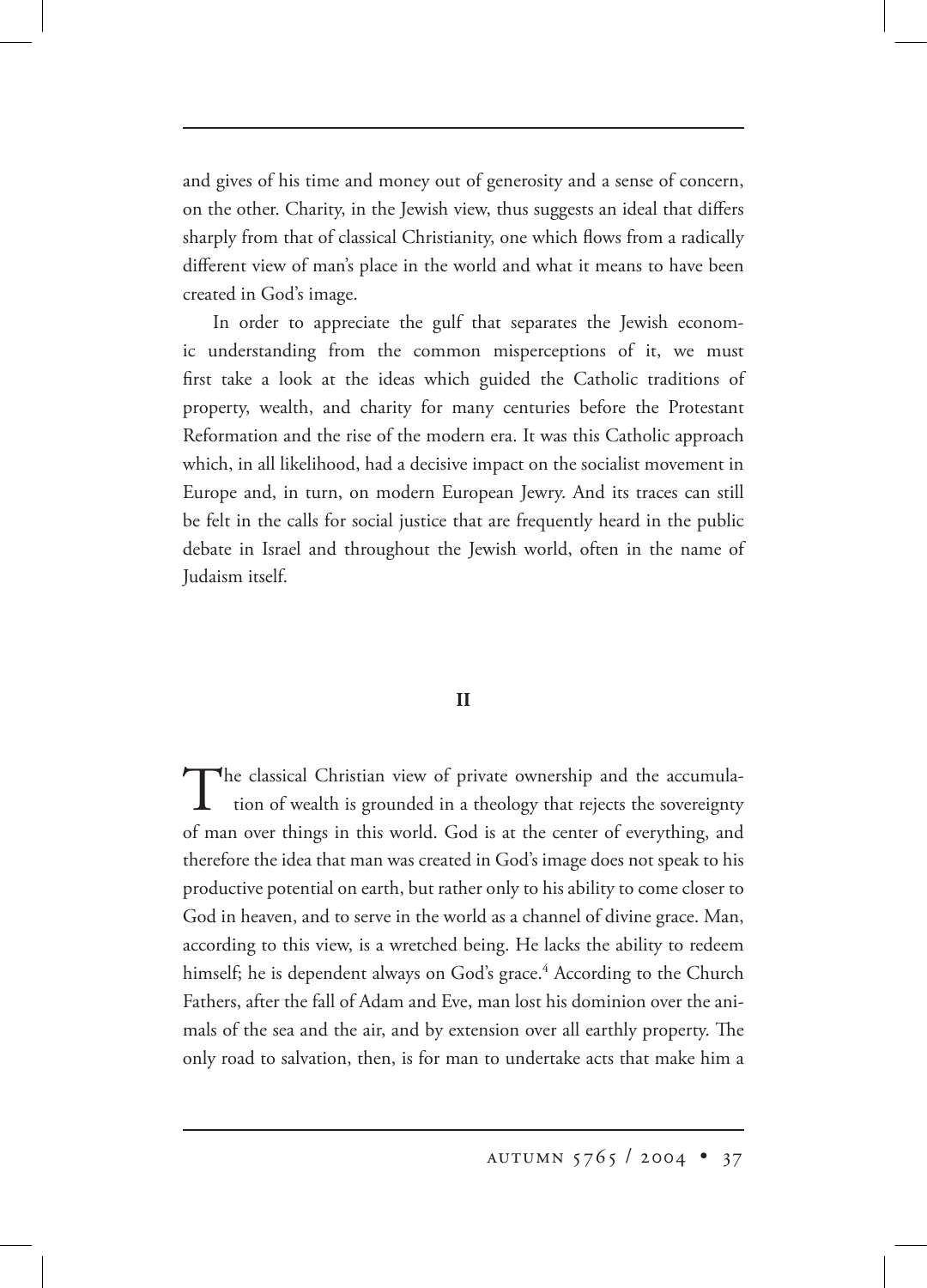conduit of divine grace. In this way, human achievement is the product not of his own defective nature, but of the grace that acts through his agency.

This position, which was the dominant Christian view prior to the sixteenth century, rejects the notion of human control over the world, as well as that of human creativity. The phrase "in God's image" is interpreted in terms of the potential in every man: As the possibility of attaining God's grace, and the opportunity to merit God's mercy. This is a potential that all people are given in equal measure. The only thing that prevents man from being saved is sin, and because the nature and extent of each man's sin differs, so too does the nature and extent of his closeness to God. It can thus be said that, according to the classical Christian view, it is not man's creation in God's image that makes him unique, but rather his sin.<sup>5</sup>

This view had a major impact on the meaning and limits of private property in Catholic doctrine. According to the early Christian authorities, original sin had the effect of rendering all human beings depraved, and making it wrong for men to rule over one another. Since private ownership is inherently a form of control, it was considered problematic. The Church Fathers did allow for individuals to possess some property, since God in his grace permitted man to use that which he requires for the fulfillment of his basic needs. However, true title to all property belongs to God.

It was in this spirit that Augustine, writing in the fifth century, responded to the Donatist heretics who complained when the emperor confiscated their property:

Since every earthly possession can be rightly retained only on the ground either of divine right, according to which all things belong to the Righteous [i.e., God], or of human right, which is in the jurisdiction of the kings of the earth, you are mistaken in calling those things yours which you do not possess....<sup>6</sup>

In other words, while the individual is permitted to possess property for his own, personal use, true ownership belongs only to God.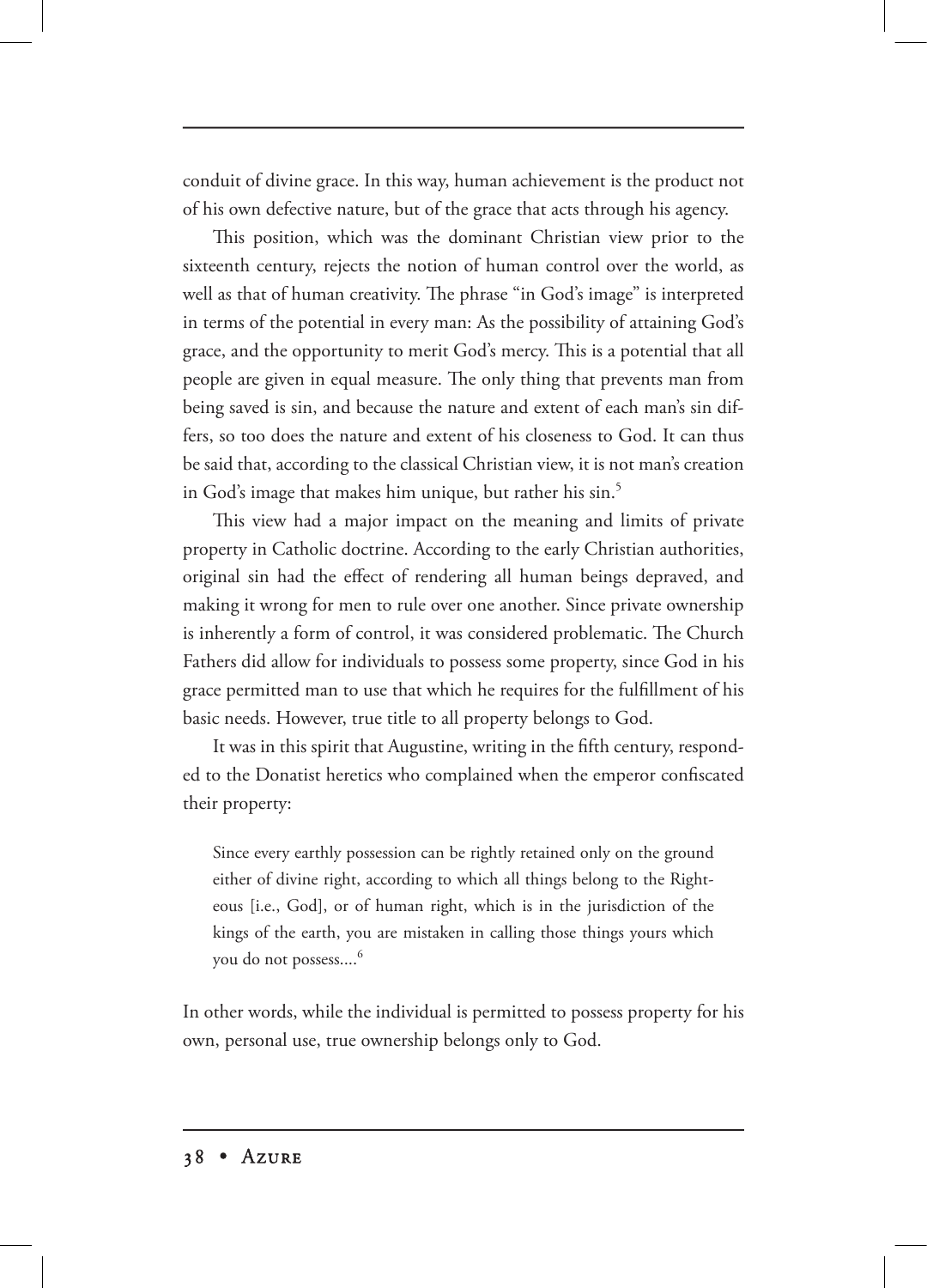Since Christianity's earliest days, then, individual ownership rights were severely circumscribed. By making ownership of property conditional upon its proper use—that is, for meeting one's basic needs—the Church Fathers raised the possibility that improper use would cause the forfeiture of one's claim to his own property. Property, inasmuch as it exists at all, exists not as dominion but as *license of use*; if property is misused, the ownership is invalidated, and the property can, in theory at least, be confiscated in order to put it to better use. It follows from this that the unlimited accumulation of property is considered wrongful: One who has more than he needs has too much. Individual wealth is an affront to the principle of the equality of mankind, and an affront to God himself, who in his mercy granted man permission to possess property solely on condition that it be used appropriately. As Augustine writes:

Do we not convict all those who enjoy things they have acquired legitimately and who do not know how to use them, of possessing the property of another? For that certainly is not the property of another which is possessed rightly, but that which is possessed rightly is possessed justly, and that is possessed justly which is possessed well. Therefore, all that which is badly possessed is the property of another, but he possesses badly who uses badly.<sup>7</sup>

Excess property, or property possessed by one who does not need it yet refuses to give it to the poor, is judged by Augustine to be improperly used. Augustine's teacher Ambrose, one of the fourth century's eminent Church Fathers, went so far as to say, "It is no less a crime to take from him that has, than to refuse to succor the needy...."<sup>8</sup> By drawing a legal equivalence between refusing to give charity and stealing, Ambrose further circumscribed the boundaries of private ownership, not only condemning the accumulation of excessive wealth, but also granting legitimacy to the poor who would steal from those rich who refuse to give of their wealth freely. In effect, the Church made the forcible appropriation of an individual's property on behalf of the poor a legitimate act.

AUTUMN  $5765 / 2004$  • 39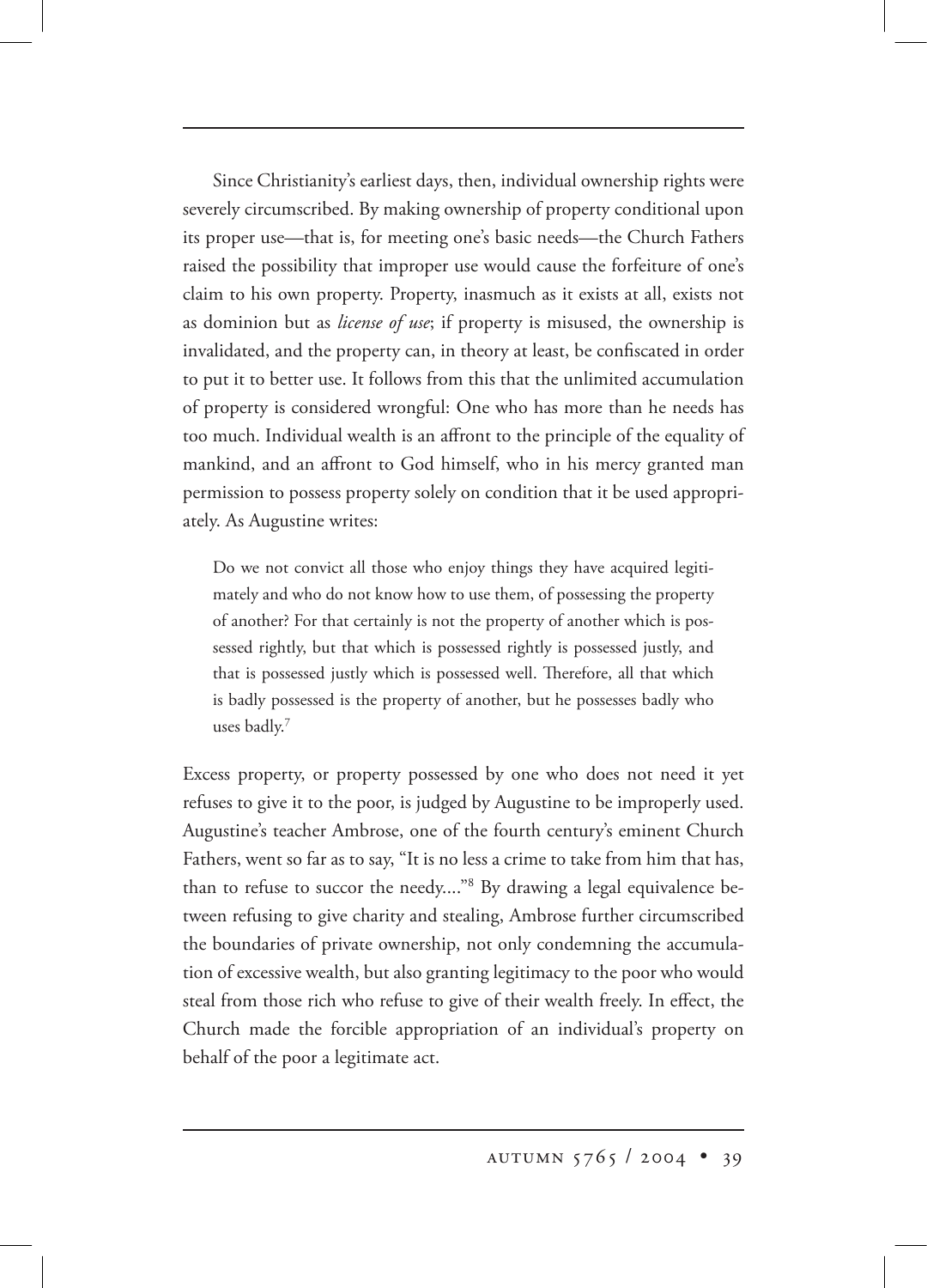Ambrose's approach typified the Church's regard for material wealth, an approach that was crystallized in the teaching of Isidore of Seville in the seventh century.<sup>9</sup> His view gained acceptance among later Christian philosophers: In the thirteenth century, Thomas Aquinas concluded his deliberations on the subject of property by adopting the teachings of his mentors, according to which property must be defined in terms of an item's use, and not in terms of the item itself.<sup>10</sup> Accordingly, the only possible justification for ownership is man's need for a particular item. It follows that an item's improper use nullifies the privilege of ownership altogether. For this reason, excessive wealth is akin to stealing from the public. Accumulation of property is allowed only on condition that whatever is not needed be made available to the poor. $11$ 

The Christian view of private ownership became only more radical as a result of internal Church politics in the thirteenth century. In response to the Church's emergence as an economic and political world power, Francis of Assisi decreed in 1209 that members of his order would take a vow of poverty—a practice which would become standard throughout the Catholic clergy. Later this vow would be expanded among many to include a ban on even touching money, except when helping the most needy. Whereas a wide debate ensued between the Franciscans and the Church over whether even the Church itself must disavow its vast wealth, there was nonetheless a consensus among Catholics against wealth among individuals.

Catholicism based this approach on a limited view of man's role in the world. For if man is indelibly tainted by sin, he surely cannot expect to have a significant positive impact on the world around him; he must accept that with which God entrusted him, taking for himself only the minimum required to meet his needs. It was only during the Reformation in the sixteenth century that thinkers such as Martin Luther and John Calvin offered readings of the Hebrew scriptures in support of a wider view of private ownership. Nevertheless, even these reformers remained true to the classic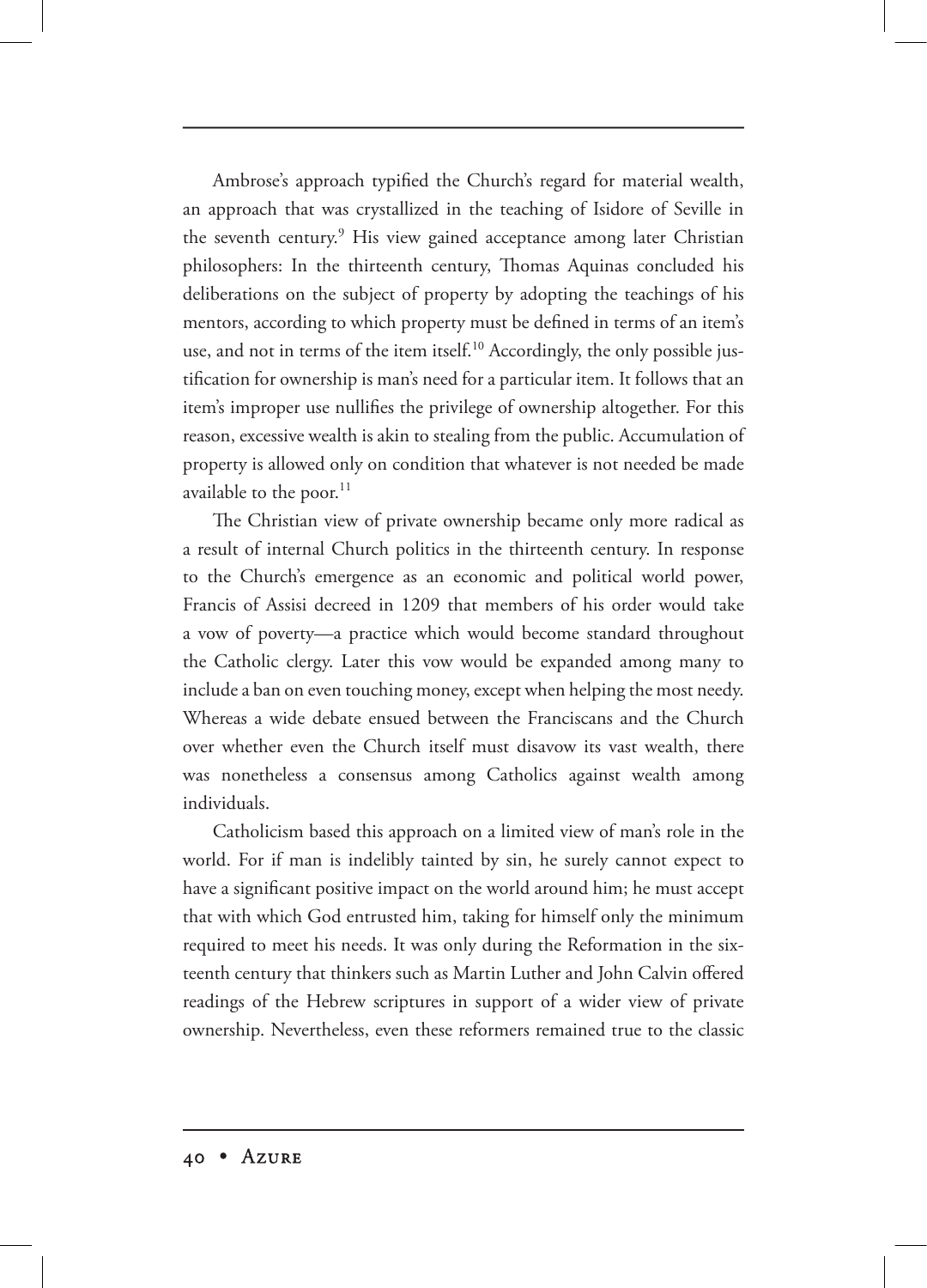Christian contention that despite a more fulsome idea of property rights, the true owner of all property remains God himself. They, too, saw man as inherently and irreparably sinful, and therefore his designs on changing the world must be limited.<sup>12</sup>

## **III**

Thlike the classical Christian position, Jewish tradition is insistent that man can, and should, have a powerful impact upon the material world. This insistence plays itself out in a vastly different view of property rights. Like Christianity, Judaism begins with the idea that man was created "in God's image." In Judaism, however, these words are read in an altogether different light.

In the Jewish view, the body and soul of every person are rooted in the material world. The fact of his alone having been created in God's image, however, elevates his material existence. His inherent godliness sets man apart from all other creatures on earth: He is not merely flesh and blood, but rather a "portion from God above,"<sup>13</sup> an earthly being who contains an element of the divine essence. This unique combination of the human and divine does not mean that man should cut himself off from the material world or direct all his actions toward God; on the contrary, man's place is here, in this world, as an integral part of material existence. Man is obligated to express his dominion over creation, to channel his efforts towards worldly action, and in the process to elevate the material world to a higher level.

Man's dominion finds expression, first of all, through his enjoyment of the good of creation. Whereas the Christian view permits man to derive benefit only according to his need, the Jewish sources teach that man is entitled, even obligated, to take pleasure in the world. This is not an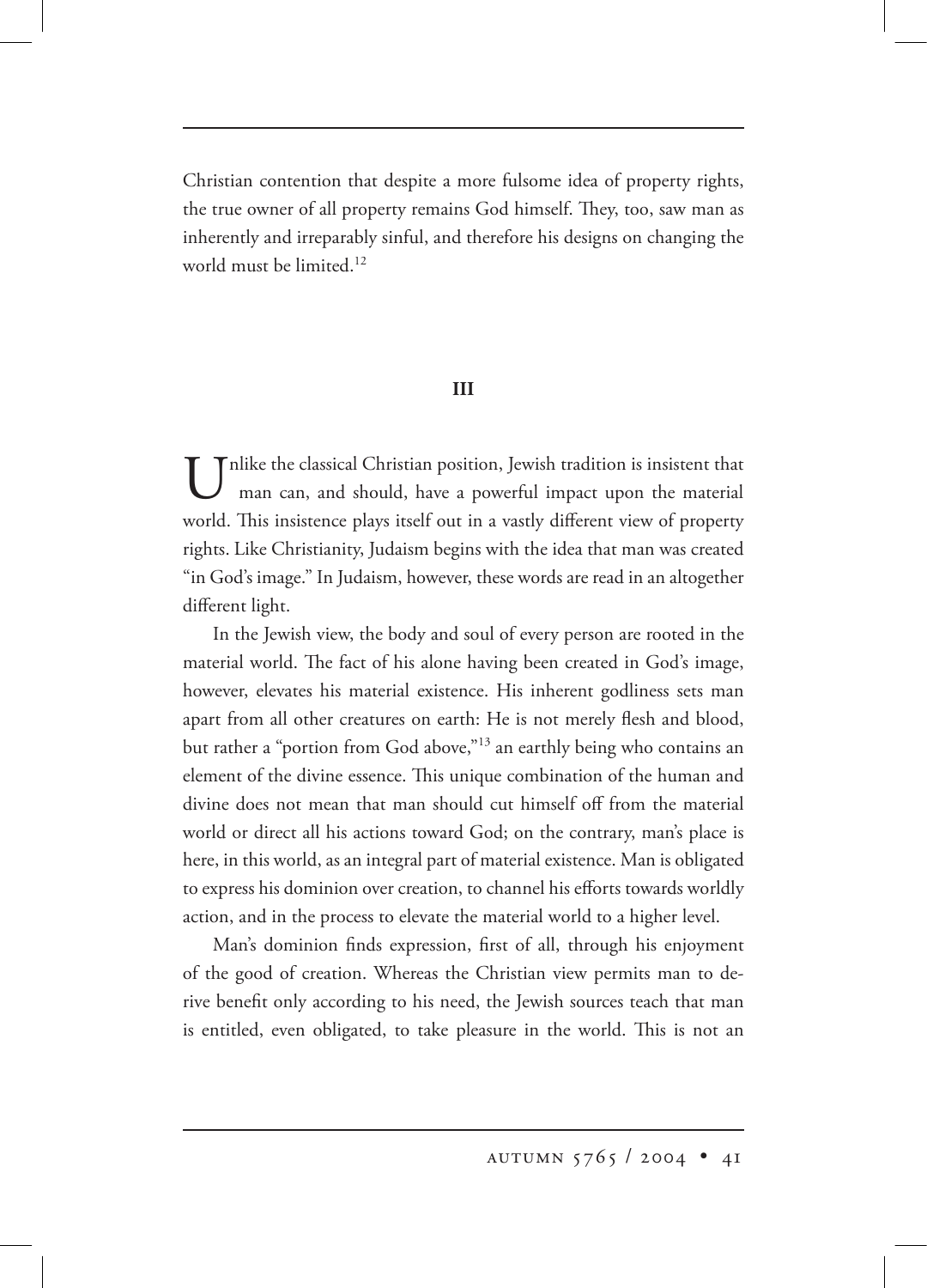endorsement of hedonism; rather, the aim is to enable man to actualize the potential hidden in creation, and thereby to bring the work of creation to completion. By benefiting from the world, man infuses it with spiritual content, which serves as a link between the Creator and creation. "If one sees beautiful creatures and beautiful trees," the Talmud teaches, "he says: 'Blessed is he who has such in his world.'"<sup>14</sup> This is not simply an expression of gratitude, but an act of elevation of the mundane. This is why the rabbis taught that "man will have to account for all that he sees with his eyes and does not partake of."15 When we deny ourselves the experiences of this world, even the simplest of pleasures, we cut creation off from its higher source, and condemn it to a crude, brutish existence. Judaism insists that man not limit himself to his bare necessities, but instead delight in the goodness of the world as an expression of his dominion over it.

Beyond benefiting from the world, however, dominion means that man is also obligated to take responsibility for protecting and preserving it. The rabbis put it most succinctly in the following parable:

In the hour that God created man, he stood him before all the trees of the Garden of Eden and said, "See the works of my hands, how beautiful and wondrous they are. All that I created, I created for you. Yet take care not to spoil or destroy my world, for if you do, no one will repair it."<sup>16</sup>

Man is called upon to take care of his world because it is given to him as a responsible being. When God created Adam and Eve, he commanded them to "have dominion over the fish of the sea, and over the birds of the air."17 Indeed, the Jewish tradition makes clear that man's authority over all other creatures is unequivocal. Yet, at the same time, he is enjoined to act responsibly in the material realm. When God placed man in the Garden of Eden, he commanded him "to work it and to keep it"—to derive benefit from it, but also to protect it for future generations.<sup>18</sup>

Man's sense of dominion, however, is most vividly expressed not in the benefit he derives from the world or his protection of it, but in his unique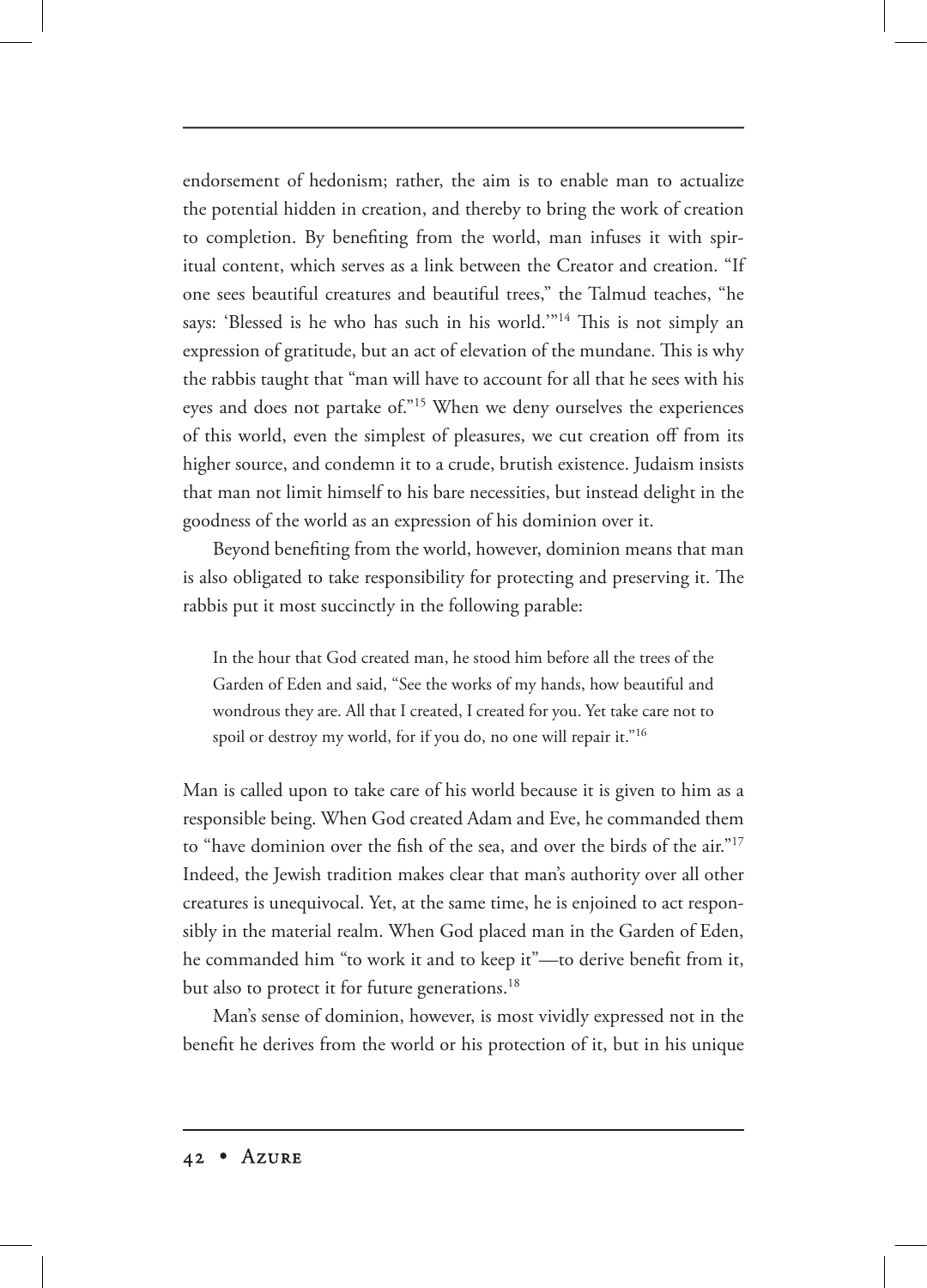ability as a *creator*—the most important manifestation of his having been created in God's image. The Church Fathers held that the world belongs to God, and man in his state of sinfulness has no right to control it. Judaism, however, insists that man is required not only to be involved in the world, but also to perfect it through creative acts. According to Judaism, man's creative development of the world is the ultimate expression of his unique status. Man is obligated, to use the idiom of the rabbis, to "create worlds":

So said the Holy One to the righteous, "You are like me… I create worlds and revive the dead, and so do you."19

The power of mankind, according to the rabbinic view, is nearly unlimited. Like God, who "renews creation each and every day," 20 man, too, is invested with the supreme power to create worlds. As such, he reshapes reality in accordance with his human spirit—a spirit which in its godliness brings the material world to fulfillment through its elevation. In this way, man plays an integral part in the process of creation, a process that cannot be brought to completion without human intervention. "All that was created during the six days that God created the world," says the Midrash, "still requires work." Even the smallest, seemingly trivial things require man's contribution for their completion. "Even mustard seed must be sweetened, and wheat must be ground."<sup>21</sup> The ultimate act of creation, however, is undoubtedly that of human procreation: Man and woman bring another creative soul into the world, the ultimate expression of human godliness. In this way they, like God, "create worlds and revive the dead," and become true partners in the act of creation.<sup>22</sup>

Man's role, according to Judaism, is thus distinctly informed by the notion that he, having been created in God's image, is to have dominion over the world—a dominion that expresses itself through his obligation to benefit from it, to take responsibility for it, and to perfect it through creative acts.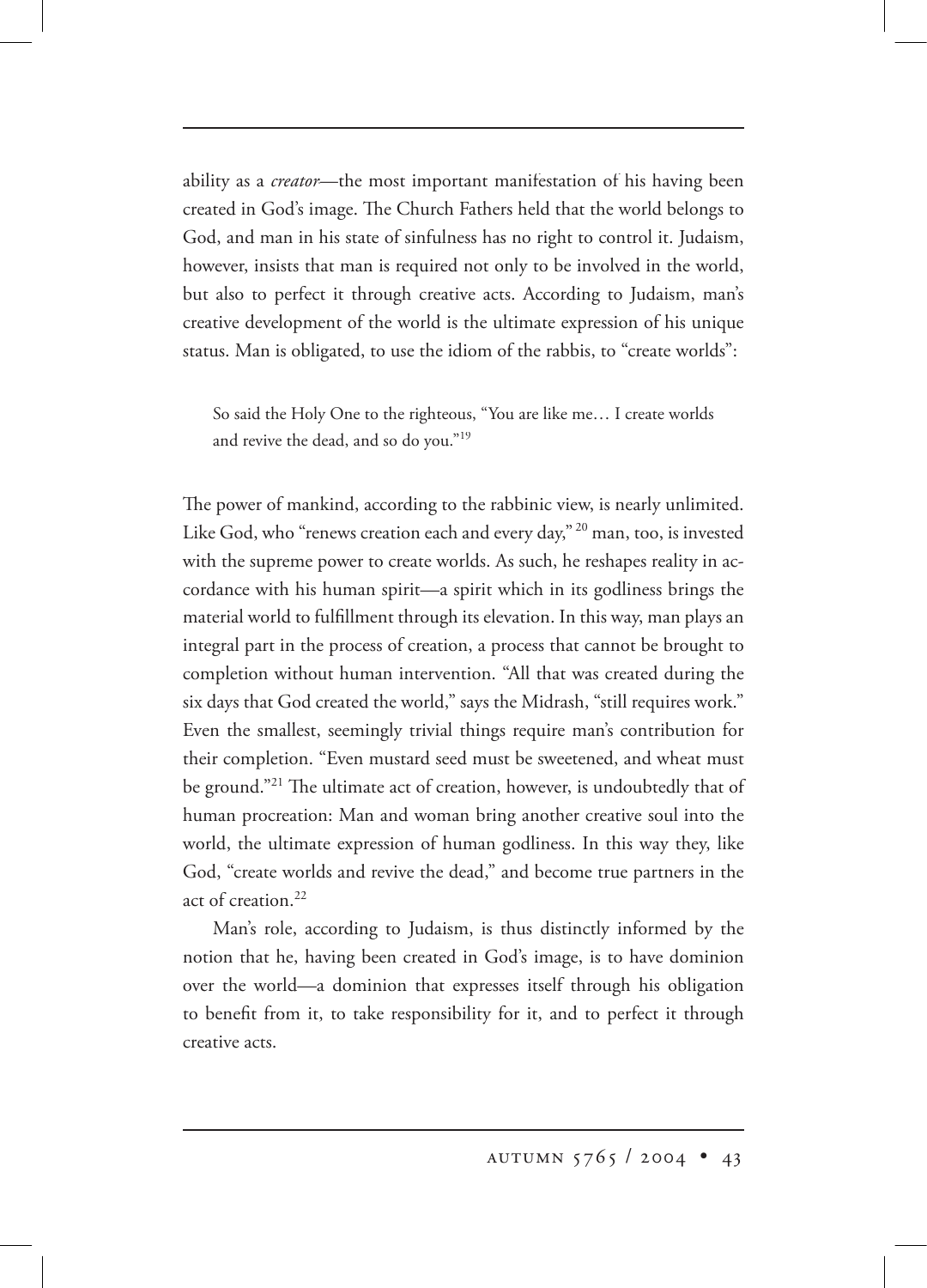Judaism, however, does not restrict itself to establishing the role of men as individuals. One of Judaism's central aims is to create a certain kind of society, one that is best suited to man's unique role. This means that the idea of human dominion will express itself not just through theory and parable, but also through law. Perhaps the most important legal institution in this regard, which forms the very foundation of society from the Jewish perspective, is the institution of private property.

## **IV**

The creation of man in God's image, and his consequent duty to exercise dominion over the world, are the foundations upon which the Jewish concept of property rests. In contrast to the classical Christian view, in which ownership is conditional and relates to the manner of an object's use, the right to private property in Judaism is nearly absolute, and can be restricted only in the most extreme circumstances. In accordance with man's role in the world, it is only through the protection of the individual's property that human beings will be able to actualize the divine image within them and act as full partners in creation.

Property, understood as full dominion over an object, is thus a central pillar of Jewish law, and its protection is a recurring theme in the Bible and the rabbinic teachings. The significance with which the Tora invests the right of ownership is evident in the numerous prohibitions pertaining to the property of others: The commandment, "You shall not remove your neighbor's boundary mark"23 establishes the prohibition against stealing land; "You shall not have in your pocket different weights, large or small. You shall not have in your house different grain weights, large or small.... All who do such things... are an abomination to the Eternal your  $God, "24"$ prohibits the acquisition of property through fraud; "You shall not see your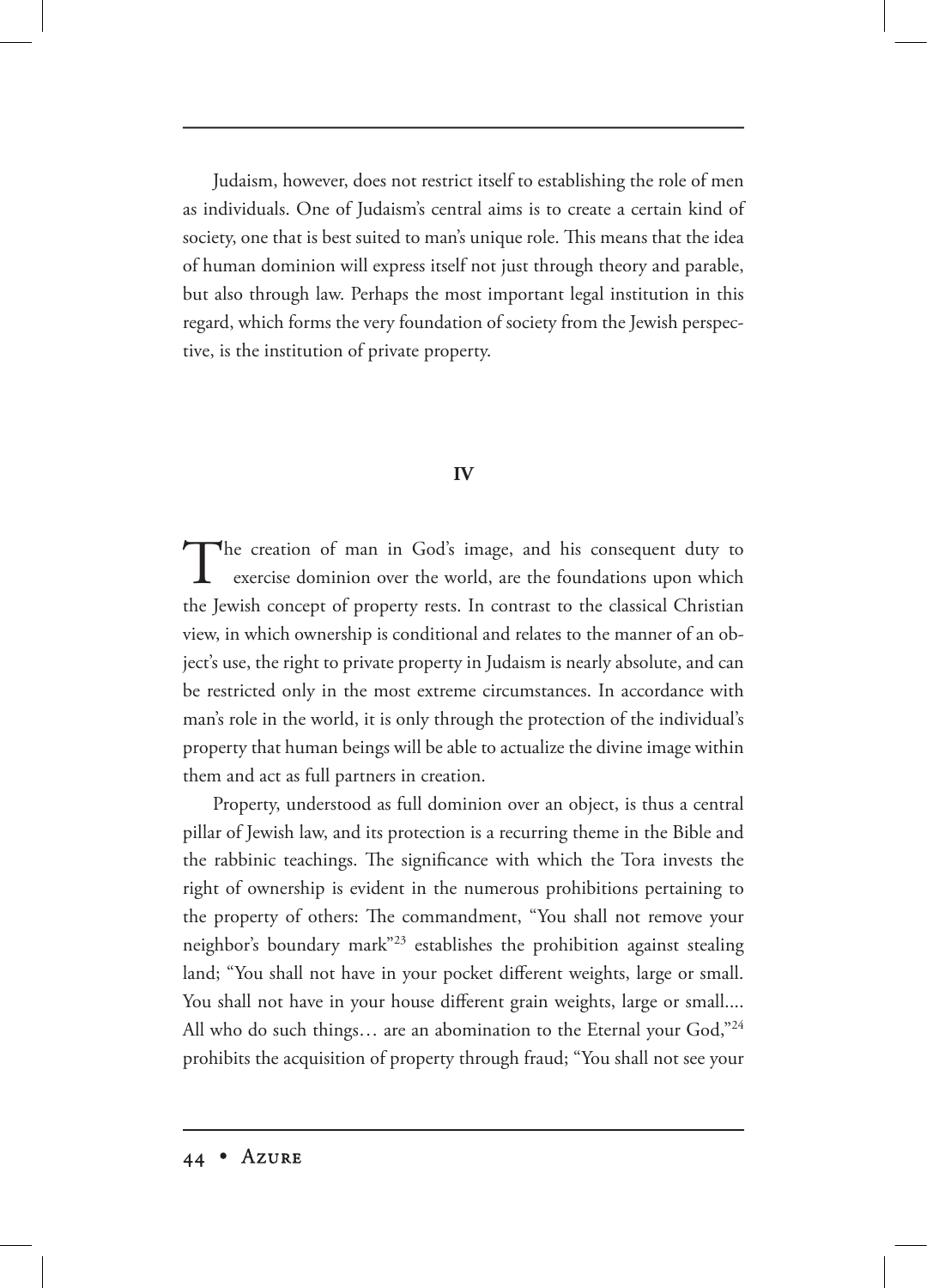brother's ox or his sheep go astray, and hide yourself from them: You shall surely bring them back to your brother"<sup>25</sup> prohibits the neglect of other people's property even when it is not in your care, and obligates the return of lost items. By declaring as criminal anything that results in the loss of other people's property, the Tora emphasizes the importance accorded to the institution of private property. This is expressed as a general principle in a number of verses in the Tora, such as: "You shall not steal" and "You shall not defraud your neighbor, nor rob him."<sup>26</sup> The lengths to which the Tora goes to encourage a respect for private possessions, however, is demonstrated most sharply in the Tenth Commandment: "You shall not covet your neighbor's house… or his ox, or his ass, or anything that belongs to your neighbor."27 Here the prohibition goes beyond the unlawful acquisition of property to include even the "coveting" of another's possessions.<sup>28</sup>

Further evidence of the high regard in which Judaism holds private property can be found in the punishments which are meted out in the Bible to those who undermine the social order through their flagrant disregard for it. Such, for example, is the attitude taken by the prophet Elijah against King Ahab for his mistreatment of Naboth the Jezreelite in the book of Kings. Ahab is cited repeatedly in the text for his worship of the pagan gods Baal and the Ashera, but his most important sin, for which he is stripped of his kingdom, is the murder of Naboth for the sake of stealing his vineyard. Here, the theft is seen as an atrocity, equal in weight to the murder itself:

And the word of the Eternal came to Elijah the Tishbi, saying: "Arise, go down to meet Ahab King of Israel, who is in the Shomron, in the vineyard of Naboth, where he has gone to possess it. And you will speak to him, saying, 'Thus says the Eternal: Have you murdered, and also taken possession?' And you shall speak to him, saying, 'Thus says the Eternal: In the place where the dogs licked the blood of Naboth shall the dogs lick your blood, even yours.'"29

The rabbinic tradition, as well, emphasized the gravity of acts that violate another's property, equating them with the destruction of the foundations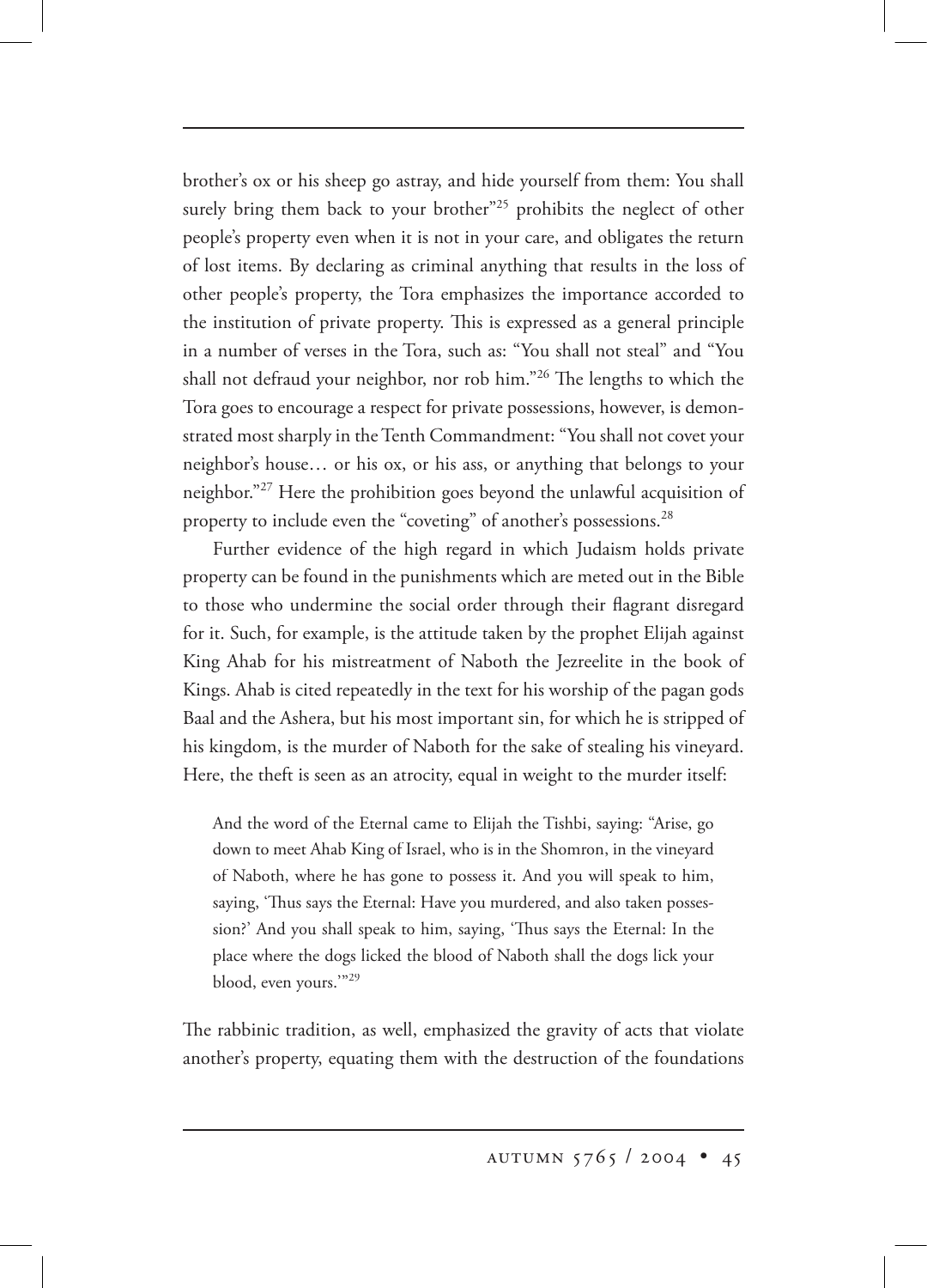of society. The flood in the time of Noah, for example, was depicted as punishment for the sins of his generation against the property of others: "Come and see how great is the power of thievery," the Talmud teaches, "for behold, the generation of the flood transgressed all, and yet they were not doomed until they stretched out their hands to steal."30

The importance of property rights and the societal obligation to uphold them is similarly emphasized in the corpus of legal writings pertaining to ownership. According to the halacha, for example, transference of ownership is valid only when accompanied by an "act of acquisition" (*ma'aseh kinyan*), such as erecting a fence around a property or breaking down a surrounding fence, acts that signify the assumption of new ownership over the property, or at least the previous owner's relinquishment of his claim.31 An owner's dominion over his property is signified not only by his right to transfer, or to refuse to transfer, his assets to another, but also by his ability to do with his property what he wishes, even if that means its neglect or destruction. This is developed, for example, in a ruling of the Mishna, where it is written that if someone tells his friend, "Tear my garment," or "Break my pitcher," the friend is liable for damages; but if the owner explicitly exempts his friend from damages, the exemption holds, because he is understood to be carrying out the owner's will.<sup>32</sup> While it is possible to debate the details of this ruling, it is clear that everything turns on the owner's will with regard to the object. Ownership, in other words, is understood to be so complete as to include even the right to destroy one's own property.<sup>33</sup>

The definition of ownership as complete dominion is a fundamental principle of Jewish law, the aim of which is to preserve the individual's dignity and sovereignty, and to prevent any encroachment on his dominion over his small portion of the material world. The rabbis of the Talmud, indeed, pushed the matter to the point of hyperbole: "To rob a fellow man even of the value of a *peruta*," the Talmud asserts, "is like taking away his life from him."<sup>34</sup> Indeed, the right to private property is protected even in the most extreme cases. For example, the rabbinic legend tells the story of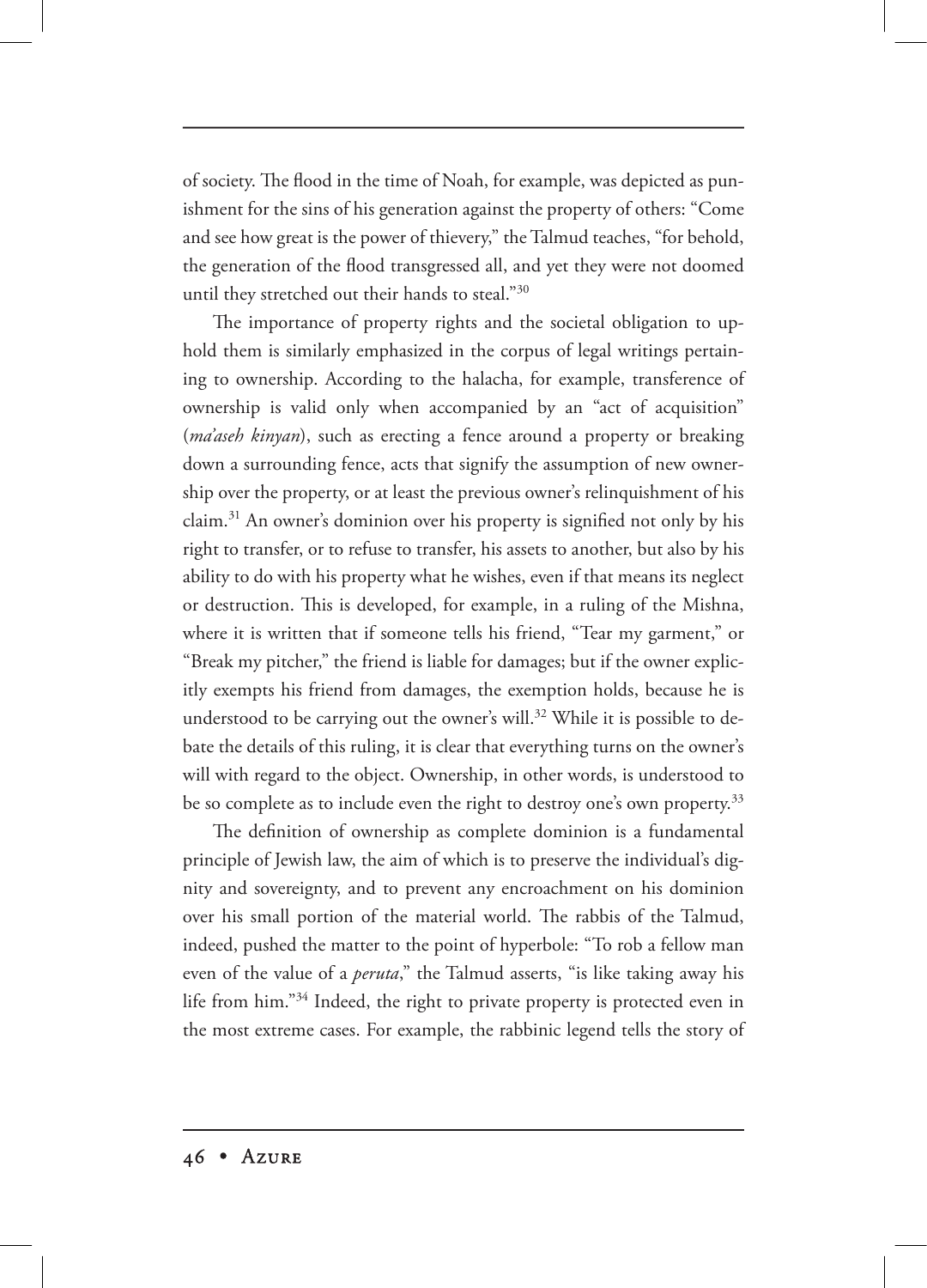King David's deliberations over whether he should set fire to another man's field in order to drive out the Philistines who were hiding there.<sup>35</sup> The rabbis answer that in all cases in which a person "saves himself through his friend's wealth"—that is, destroys someone else's property in order to save his own life—he must nonetheless pay damages. In other words, even in the case of saving a life, which in Jewish law is understood to override nearly every law, one is not exempt from paying damages that result from the actions taken.36

Yet Judaism's affirmation of ownership does not end with the protection of property; in many places it also encourages the accumulation of wealth. Economic success is considered a worthy aim, so long as one achieves it through honest means. This stands in remarkable contrast to the classical Christian view, where the accumulation of wealth is rejected and the wealthy are held in contempt. "It is easier for a camel to go through the eye of a needle," Jesus says in the book of Matthew, "than for a rich man to enter into the Kingdom of God."37 In the Jewish view, however, man's obligation to exercise dominion over the world, as a function of his having been created in God's image, brings him to the exact opposite position—to an affirmation not of poverty, but of wealth. For wealth that is gained through hard work and honest means is, in Judaism, a positive expression of man's efforts as a godly being. "One who benefits from his own labor is greater," says the Talmud, "than one who fears heaven."<sup>38</sup> This stunning assertion is not meant to denigrate the fear of heaven, but rather to affirm the principle that one who turns his talents into achievements is greater than one who neglects his own capacity to strive and create in the world. In the Jewish view, wealth that is derived from hard and honest work is considered virtue rather than vice; in the rabbinic teachings, such wealth is the lot of the righteous. Thus the legend says of Jacob, who risked his life to save his property: "Said Rabbi Elazar…. 'For the righteous, their property is dearer to them than their own body. Why so? Because they do not stretch out their hands to steal.'"<sup>39</sup> Worldly wealth, despite having no obvious spiritual content, is even said to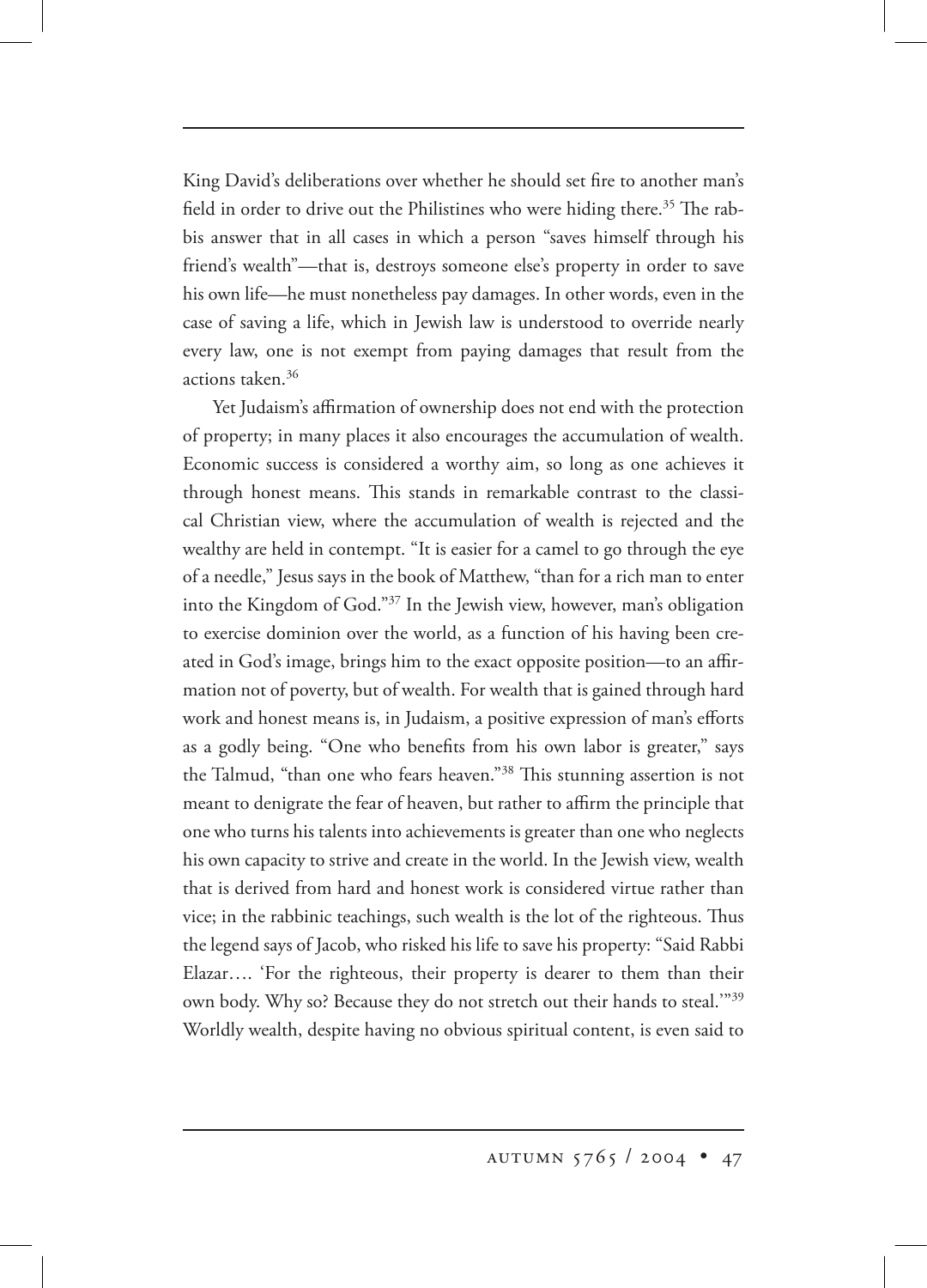contribute to the indwelling of the Divine Presence: "The Divine Presence rests only on one who is wise, strong, wealthy, and of great stature."40

Judaism's affirmation of wealth becomes even more striking when one considers its attitude towards poverty. As opposed to the classical Christian view, nowhere in Judaism is poverty associated with righteousness. In the rabbinic teachings poverty is first of all considered a form of pointless suffering. "There is nothing worse than poverty," we find in Exodus Rabba. "One who must weigh every penny—it is as though he bears all the suffering of the world upon his shoulders, and as though all the curses from Deuteronomy have descended upon him."41 For this reason, Jewish law calls upon man to do everything in his power to avoid becoming dependent on his community for his welfare. As Rabbi Akiva taught his son: "It is better to profane your Sabbath than to become dependent on others."42 From his perspective, man is never excused from taking responsibility for himself, and is never allowed to make himself a burden on others.

Poverty is therefore something which must be avoided at all costs. To that end, the sages exhort all men to earn their living through work. Under no circumstances are the poor to be absolved of their responsibility through the redistribution of wealth. As opposed to the classical Christian view, the property of the wealthy in Judaism is entirely theirs, to do with as they wish. Even in a society of significant income differences between the wealthy and the poor, the poor have no legal claim against the wealthy. Judaism's concern for the poor, which will be discussed at length further on, does not extend to the juridical realm; judges are admonished in the Tora not only never to skew justice in favor of the wealthy, but likewise never to favor the poor.<sup>43</sup> Even in a case of voluntary giving, Jewish law cautions against excessive generosity, and forbids a person from donating more than one-fifth of his assets, so as not to become poor himself.<sup>44</sup> This was expressed powerfully in the ruling of Maimonides in his code, *Mishneh Tora*:

One should never dedicate or consecrate all of his possessions. He who does so acts contrary to the intention of Scripture.... Such an act is not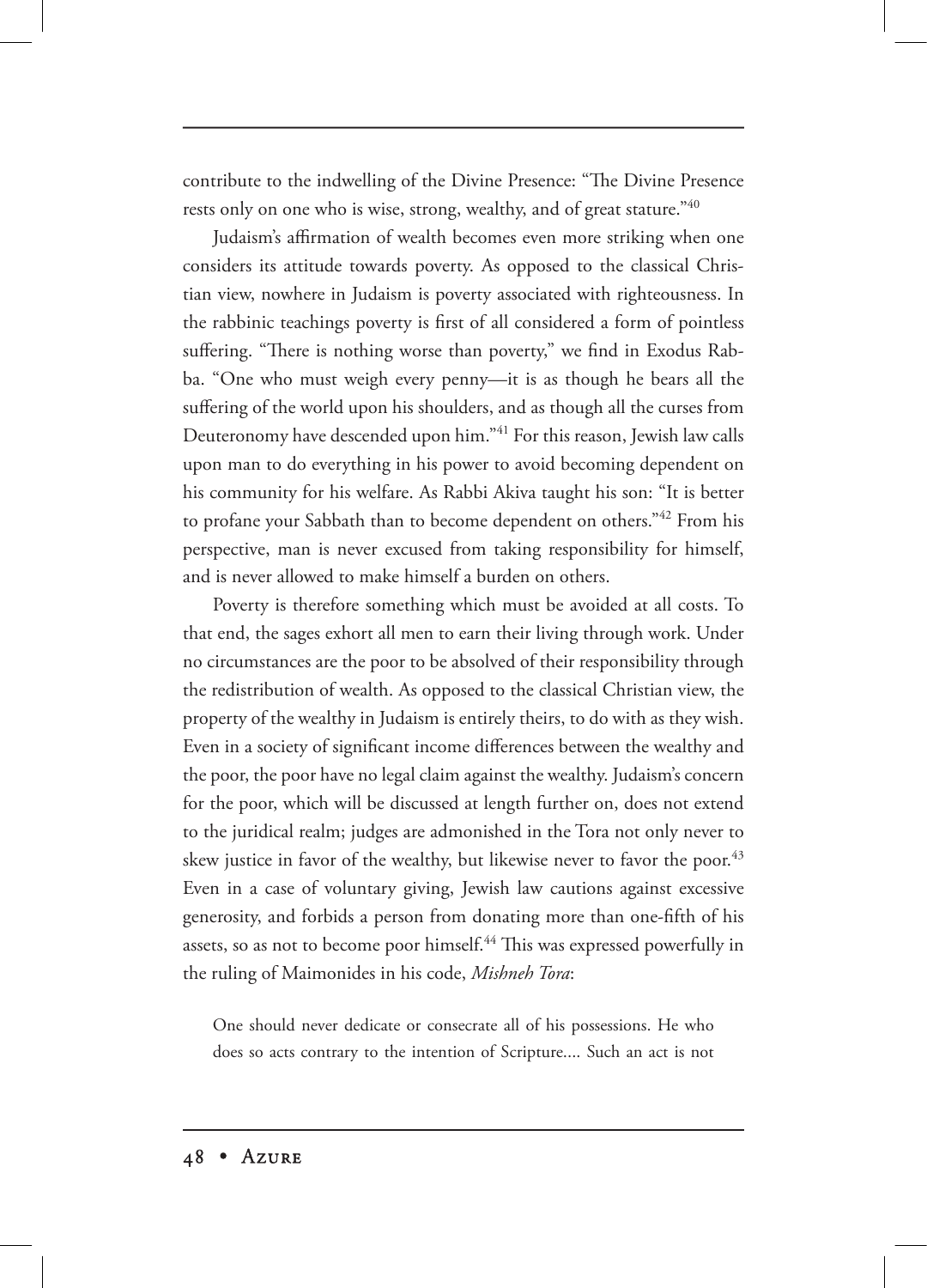piety but folly, since he forfeits all his wealth and will become dependent on other people, who may show no pity towards him. Of such, and those like him, the rabbis have said, "The pious fool is one of those who cause the world to perish." Rather, one who wishes to spend his money on good deeds should spend no more than one-fifth, so that he may be, as the prophets commanded, "One who orders his affairs rightly,"<sup>45</sup> whether in matters of Tora or in the affairs of the world.<sup>46</sup>

The prohibition against giving too much to the poor is an expression of the Jewish view that there never was, nor will there ever be, an ideal state of economic equality among all men. The sages emphasized that each man is created different from his fellow, and that this difference is an expression of every individual's uniqueness, of every man having been created in the image of God.

According to the Jewish approach to property, then, economic equality is not only impossible, but even undesirable: Such a condition negates the uniqueness of the individual, and therefore negates the image of God within him. Thus the Bible says, "For the poor shall never cease out of the land."<sup>47</sup> Economic disparity does not demonstrate the moral corruption of society, but the fundamental differences among the individuals whom it comprises.

#### **V**

 $\bigodot$  f course, all this raises the obvious question: What, then, will become of the poor? How, indeed, is society to protect the unfortunate individual who is unable to support himself and his family?

Some will inevitably argue that it cannot protect him—that is, that so strong a concept of property contradicts the obligation to care for the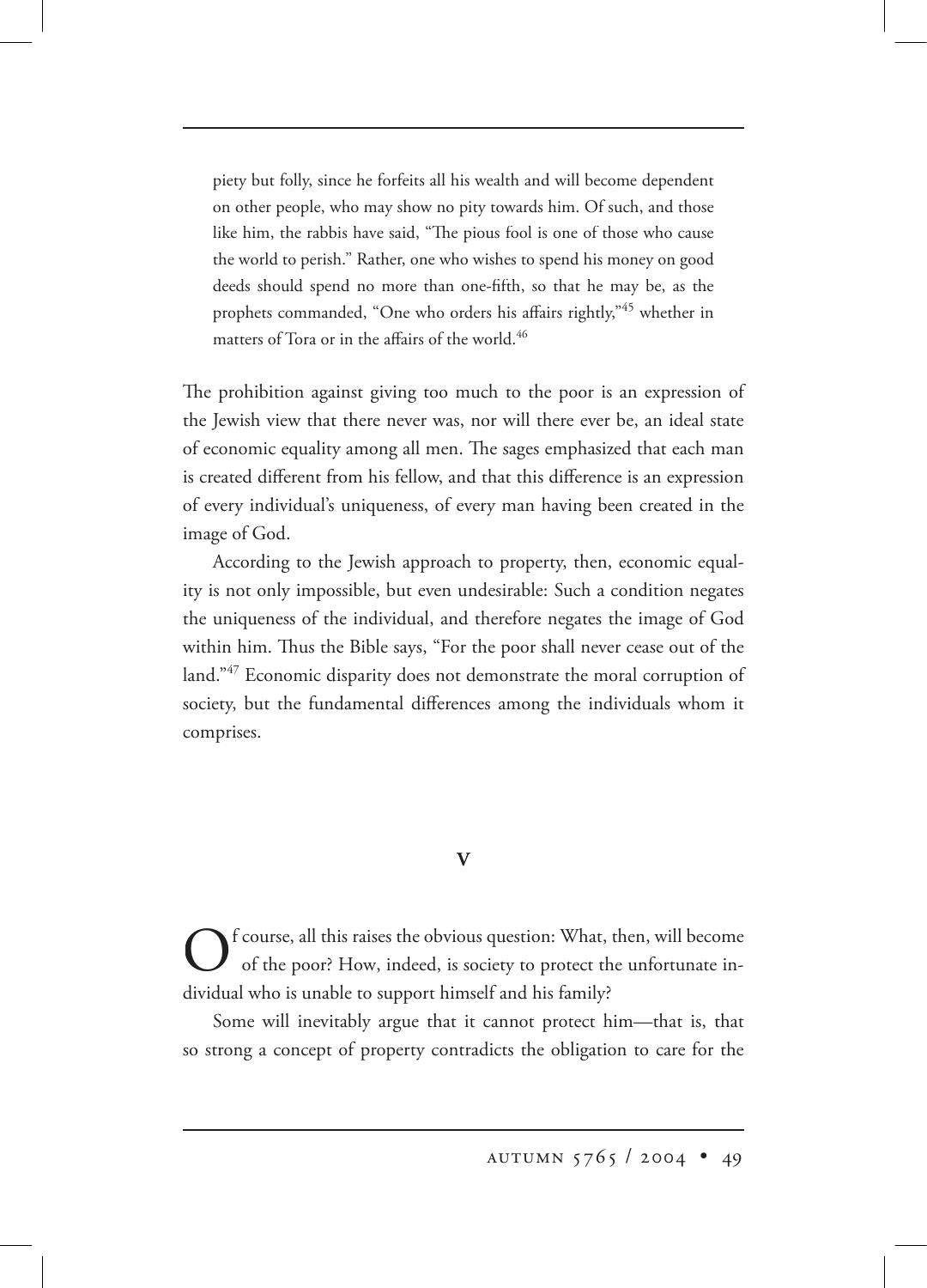poor, and that any society which adopts it will end up abandoning its weakest members to destitution. Yet such a claim misunderstands the Jewish conception of man's role as being created in the divine image. In the Jewish view, man is granted dominion over the world not merely that he may benefit from it, but also that he may take responsibility for it. The legal understanding of property in Judaism is therefore only one part of a broader conception of the role of man in the world, one which plays itself out as well in his duty to care for those in need, through the commandment of charity, or *tzedaka*. As Maimonides explains:

The term *tzedaka* is derived from *tzedek*, "righteousness"; it denotes the act of giving everyone his due, and of showing kindness to every being according as it deserves. In Scripture, however, the expression *tzedaka* is not used in the first sense, and does not apply to the payment of what we owe to others. When we therefore give the hired laborer his wages, or pay a debt, we do not perform an act of *tzedaka*. But we do perform an act of *tzedaka* when we fulfill those duties towards our fellow men which our moral conscience imposes upon us; e.g., when we heal the wound of the sufferer.<sup>48</sup>

Fulfilling a legal obligation such as the timely dispensation of wages is not considered charity. Rather, charity is something that flows not from a sense of justice but from the goodness of one's character, or the generosity of one's heart. The same "image of God" which enjoins man to delight in this world and to exercise dominion over it also obligates him to take responsibility for his fellow man, in particular for those in need. The fact of his being created in God's image indeed gives him the legal and moral basis for keeping his own interests in clear view and striving to advance them by the sweat of his brow. And yet, just as the godliness within him encourages man to work and to be productive for his own sake, it also obligates him to care for those who cannot care for themselves. Moreover, it is the affirmation of wealth and the struggle for it, and the legal protections that are given to wealth once it has been attained, which make philanthropy a possibility in the first place. If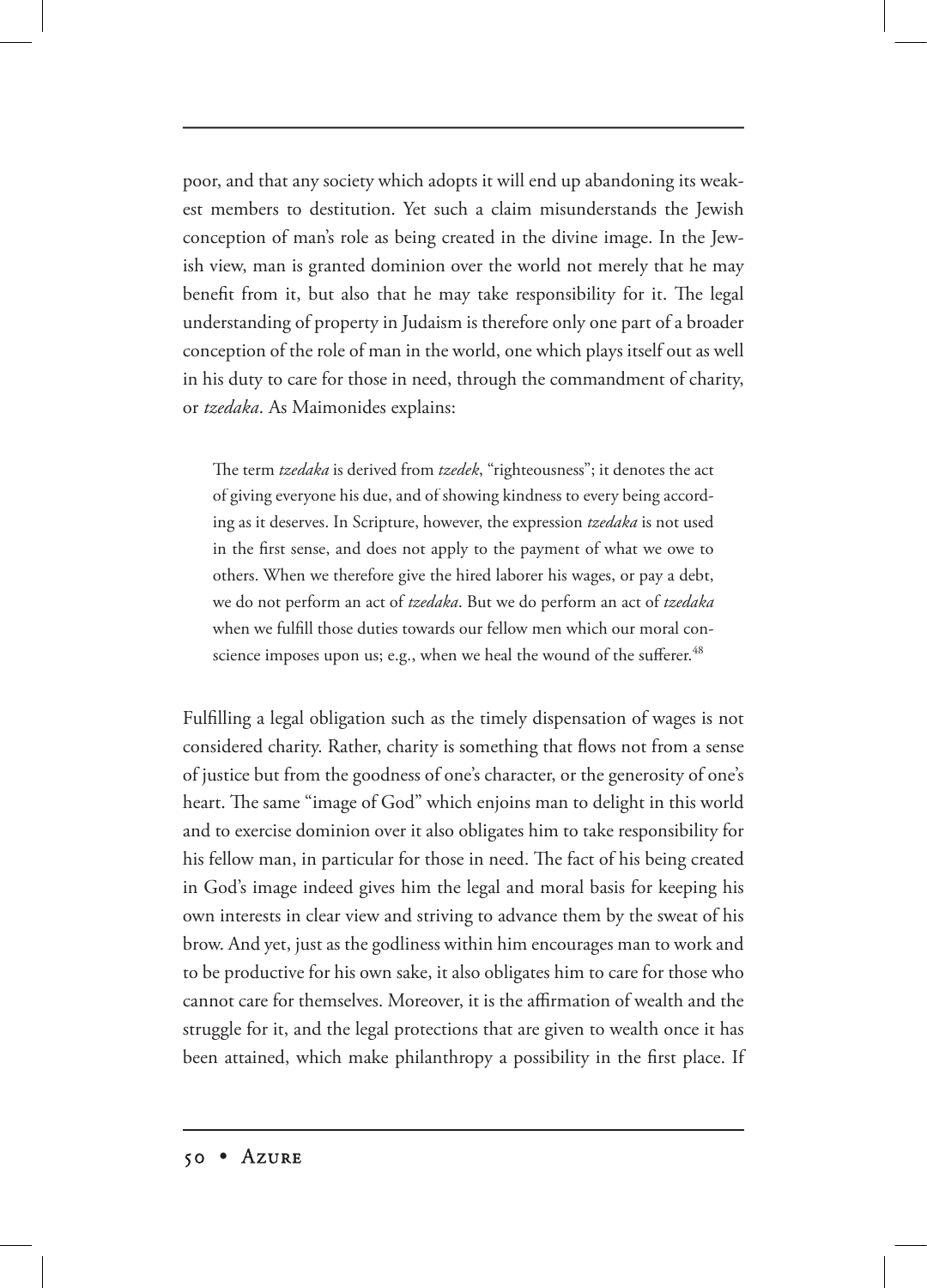man did not strive first for his own interests, and if the fruits of his labor were not protected, he would have nothing to offer those in need.

For this reason, the sages defined charity foremost as a moral principle, not a juridical one. Thus they admonished those who would take money from others in order to give it to the poor: "Better is he who gives a smaller amount of his own charity than one who steals from others to give a large amount of charity."49 Again, it is worth comparing this with the classical Christian approach, according to which, since all men are equal before God, they are all equally entitled to his benevolence. Therefore, those possessions in excess of our basic needs must be distributed among the poor. Charity, according to this view, is not an act of magnanimity so much as the means by which man acts as a vessel for God's grace. And since all are equal before God, they are all entitled to the same measure of grace. Christian charity, then, is substantively superhuman, and leaves little room for the free choice of the individual: Not only is the individual enjoined to give of his wealth *because it is not really his*, he is also obligated to give to those who are not close to him, thereby giving expression to the universality of divine grace, rather than his own personal feelings of loyalty or mercy. Thomas Aquinas wrote of this quite forcefully:

It would seem that we are not bound to do good to those rather who are more closely united to us. For it is written: "When you make a dinner or a supper, call not your friends, nor your brethren, nor your kinsmen."<sup>50</sup> Now these are the most closely united to us. Therefore we are not bound to do good to those rather who are more closely united to us, but preferably to strangers and to those who are in want. Hence the text goes on: "But, when you make a feast, call the poor, the maimed...."<sup>51</sup>

In Judaism, however, the idea of charity focuses on the donor and his relationship with the poor, not on the recipient. Its aim is to cultivate a sense of responsibility, as a moral and religious obligation. For this reason, the rabbis maintained that the donor should favor his relatives over strangers: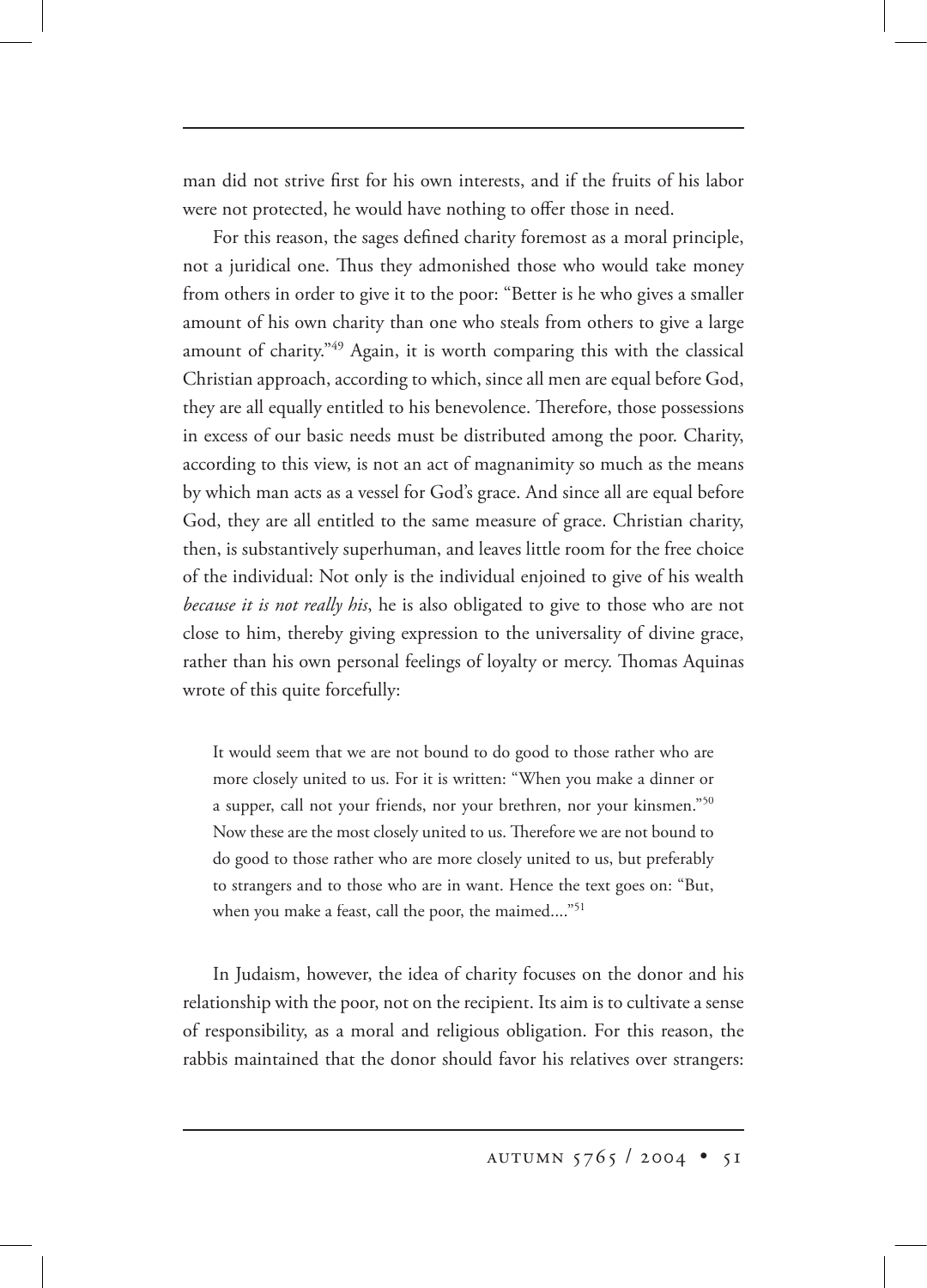"When choosing between your own poor and the poor of the city, your own poor come first."52 By giving to those for whom he feels a special obligation, the donor expresses his self-understanding as a unique individual who takes responsibility for those around him. This kind of giving, moreover, emphasizes the fact that we are talking not about an act of "justice," of satisfying the just claims of the poor against the wealthy, but about an act of personal obligation stemming from his sense of responsibility for those around him.

This is borne out, moreover, in the specific place Jewish legal codes have always given the laws of charity. Charity is always placed among religious duties (*isur veheter*), rather than civil law (*dinei mamonot*).<sup>53</sup> Although both categories are equally binding on the Jew, within Jewish law they are two separate worlds, each with its own set of rules and implications, each built on very different legal foundations—such that in the proper study of law, one is not allowed even to draw conclusions in one realm on the basis of examples from the other.<sup>54</sup> The first category concerns the obligations man has towards God, and covers such subjects as *kashrut*, idolatry, and family purity; the second covers man's obligations to his fellow man, such as in contracts and damages. Whereas laws that pertain to the latter category are what make up the system of civic life, their obligations relate to a person's property: When someone signs a contract, he is committing his estate within the context of a social order, and as such the courts are permitted to confiscate property in order to effect payment of debts or damages, or to place a lien on his property when he cannot pay. Ritual duties, on the other hand, cover the relationship between man and God, and they fall solely on his moral conscience, not on his property.<sup>55</sup>

Despite the fact that charity relates to one's money, it does not fall into the category of civil law governing property, but of religious laws governing moral and ritual obligations. Man is commanded by God to be sensitive to the distress of those in need: "If there be among you a poor man, one of your brethren within any of your gates in your land which the Eternal your God gives you, you shall not harden your heart, nor shut your hand from your poor brother: But your shall open your hand wide to him."<sup>56</sup> Thus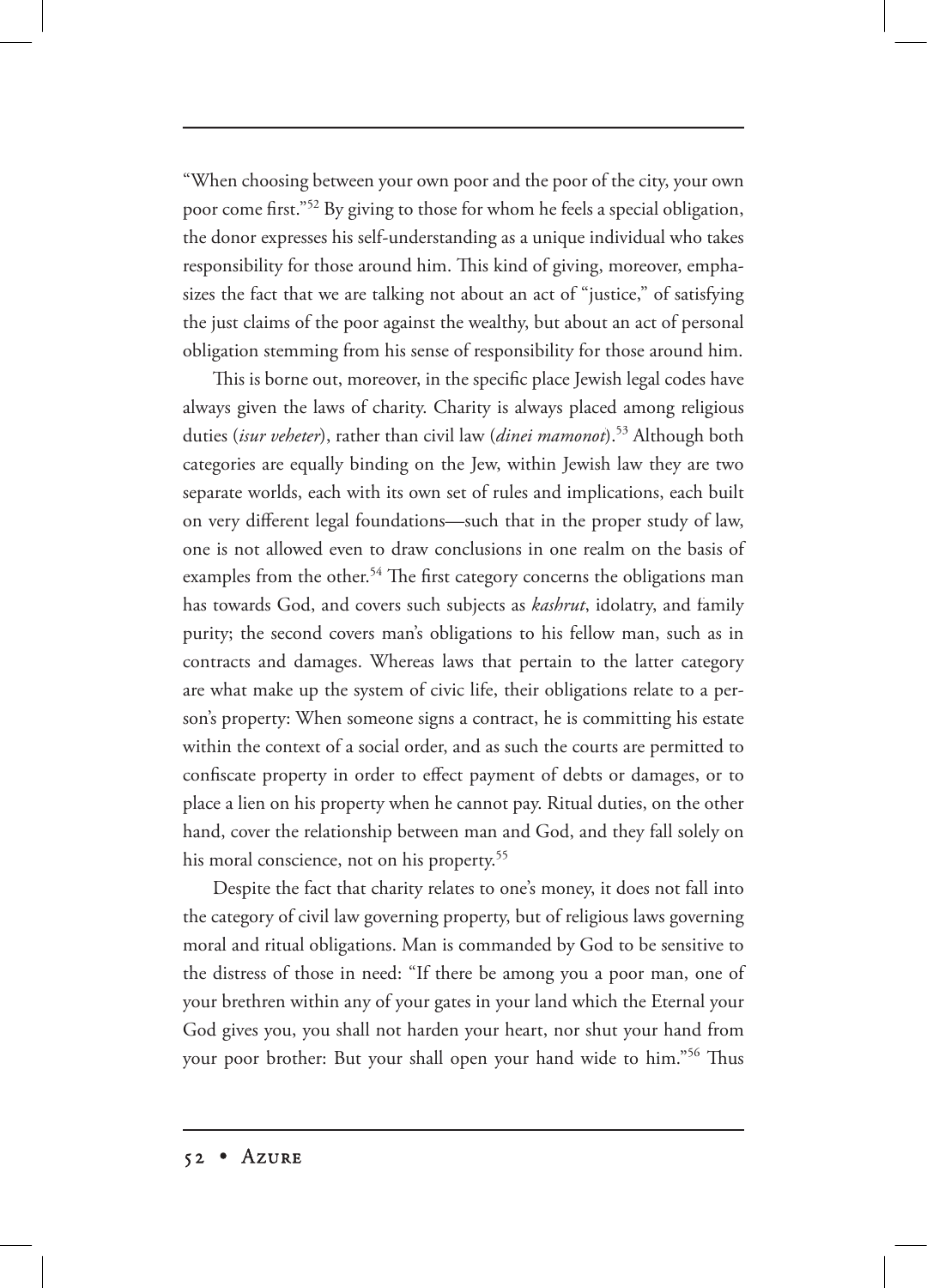R. Joseph Karo, author of *Shulhan Aruch*, included charity in the *Yoreh De'a*  section of his work, which refers to religious obligations such as the observance of the laws of *kashrut*, vows, and mourning.<sup>57</sup>

None of this is meant to undermine in any way the importance of charity as a moral duty. On the contrary, Jewish tradition views the commandment to give charity as one of the most important of religious obligations. This sentiment is expressed in the words of Maimonides, who wrote in his *Mishneh Tora* that "We must be more diligent in obeying the commandment to give charity than any other positive commandment."<sup>58</sup> As Maimonides further attests, tradition has always found charity to be a staple of Jewish society: "We have never seen nor heard of a Jewish community that did not have a charity box."<sup>59</sup> The point here, rather, is that by enshrining it on the moral, rather than civil-legal, plane, Judaism expresses a radically different understanding of the individual's "image of God" than that expressed in Catholicism and, subsequently, socialism: Man is encouraged to be a strong, creative, and responsible person, one who builds his wealth so that he may take responsibility both for himself and for those around him.

The essentially religious, rather than civil, nature of charitable enforcement begins with the agricultural laws from which it is derived. It is a moralreligious, rather than a civic-legal, idea which undergirds the laws of *ma'aser ani* (tithing one's harvest for the poor), *leket* (leaving for the poor those sheaves that have fallen behind during the harvest), and *pe'a* (leaving a corner of the field, vineyard, or orchard unharvested for the poor). In none of these cases is there implied a limit to the accumulation of wealth, but rather a minimum of charitable giving as a portion of one's wealth. The religious focus of these laws is underscored, moreover, by their presentation in the Bible and rabbinic literature together with the laws of *teruma* and *ma'aser*, tithes that support the priests and Levites, who are charged with conducting the worship of God in the Temple—in other words, tithes that are ritual in essence. Again, these laws have all been traditionally classified in the area of ritual law (*dinei isur veheter*) rather than civic law (*dinei mamonot*) meaning that they do not curtail property rights or invoke a notion of civic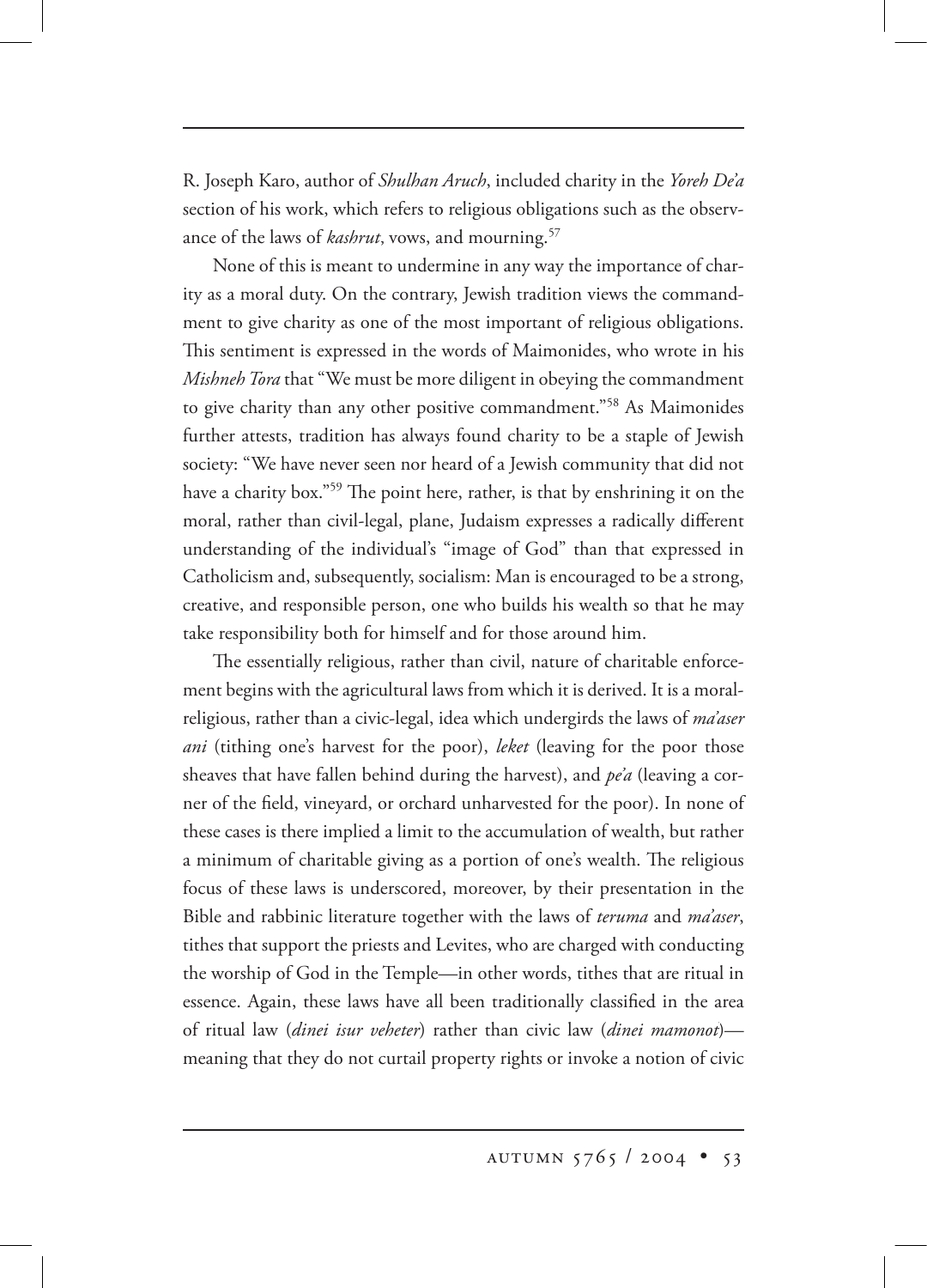justice, but instead establish a moral and religious duty to maintain a divine link to the land, to care for the needy, or to support a priestly class.

With the emergence of urban society in mishnaic times, poverty became more widespread among the Jews, and the rabbis looked to the old rules as a model with which to expand significantly the charitable responsibilities placed upon the community. The most important example was the custom of giving a tenth of one's earnings to the poor, derived from the commandment to give a tenth of one's agricultural yield to the poor in the third and sixth years of every seven-year agricultural cycle.<sup>60</sup> In this way, the sages set a minimum for charitable giving, and also permitted those who could to give more—up to a fifth of their income—a philanthropic system that continues until our own day.

Moreover, the rabbis authorized the community to compel its members to fulfill their obligations to the poor. The office of the "charity collector" (*gabai tzedaka*) was established and empowered by the community to collect, distribute, and manage its charitable funds.<sup>61</sup> The Talmud, which raises the issue on several occasions, refers to these individuals as "people in authority," or people who are authorized to extract collateral from those who refuse to give to the poor.62 Indeed, their job is viewed as so important that they are authorized to take this collateral at any time, "even on the eve of the Sabbath."63

It is this provision for enforcement that was taken by a number of modern writers as the basis for identifying in Judaism the origins of distributive justice.<sup>64</sup> However, this is an incorrect reading. As we have seen earlier, the central logic of socialism begins with the Christian belief that because it is wrong to retain wealth in excess of one's needs, individual property rights are limited; government, according to socialism, is therefore charged with the duty of redistributing excess wealth in order to limit the economic gaps between rich and poor, leading towards an ideal of economic equality. In the rabbinic sources, however, coercive authority comes from a different source altogether: Not as a means of distribution and justice, but as a way of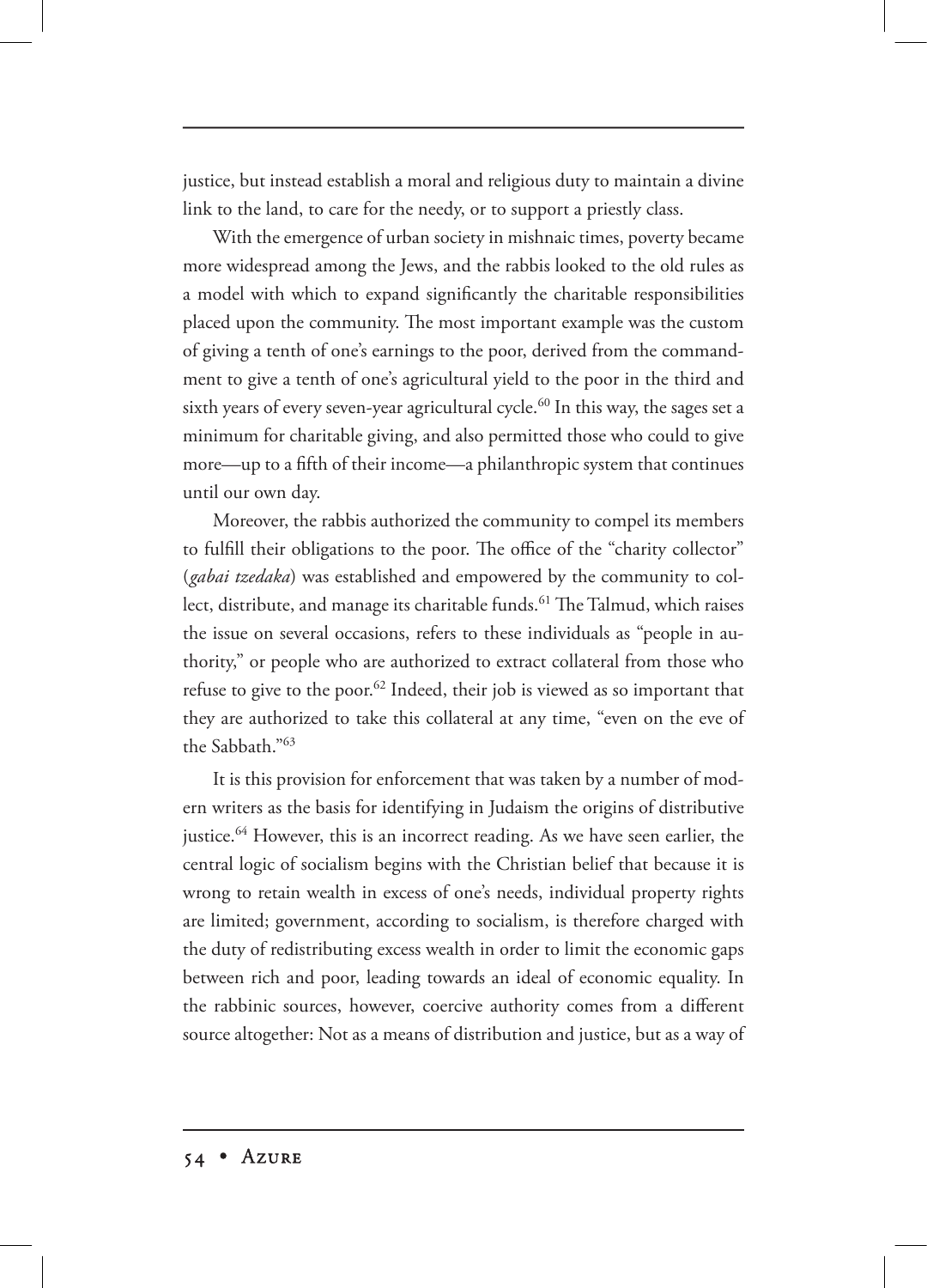enforcing a minimum level of moral and religious rectitude among its citizens. It is a moral corrective, not an economic one.

Unlike most modern conceptions which hold that "moral" obligations are essentially unenforceable by society, Jewish tradition holds that such laws *are* enforceable, and they in fact have been enforced by communities over the generations. Jewish law recognizes the need to impose moral and religious principles on individuals, in order to foster righteousness among citizens and sustain them in the community. The rabbis called this "setting the boundaries," or *migdar milta*. 65 In this spirit, Maimonides ruled:

He who does not want to give charity, or gives less than is proper, will be forced to do so by the rabbinical court, even to the point of striking him, until he gives his due, and the court will examine and assess his property in his presence, and take what is proper for him to give. And they may take collateral for charity, even on the eve of the Sabbath.<sup>66</sup>

It is important to note that the use of physical coercion in dealing with rebellious behavior (*makat mardut*) is not restricted to the enforcement of charity, but appears in many areas—always, however, as an essentially pedagogical tool, meant to bring a wayward individual back to the fold of the righteous. The intended target is not man's property, but his character. We see this same idea in the ruling known as "enforcing to prevent the vice of Sodom" (*kofin al midat sedom*), which holds that an unjustifiably spiteful person—someone who refuses to help his fellow man even though he stands to lose nothing by it—may be compelled to do the right thing. Again, enforcement is not aimed at the person's property, but rather at his virtue, in an effort to set him on the proper moral path. A similar example concerns the vindictive husband who refuses to release his wife through a writ of divorce, despite the fact that their marriage has ended for all intents and purposes. According to Maimonides, if he does not voluntarily give the writ, the courts are authorized to "strike him until he says, 'I am willing.'"<sup>67</sup> Although this view is not universally held by the halachic authorities, it is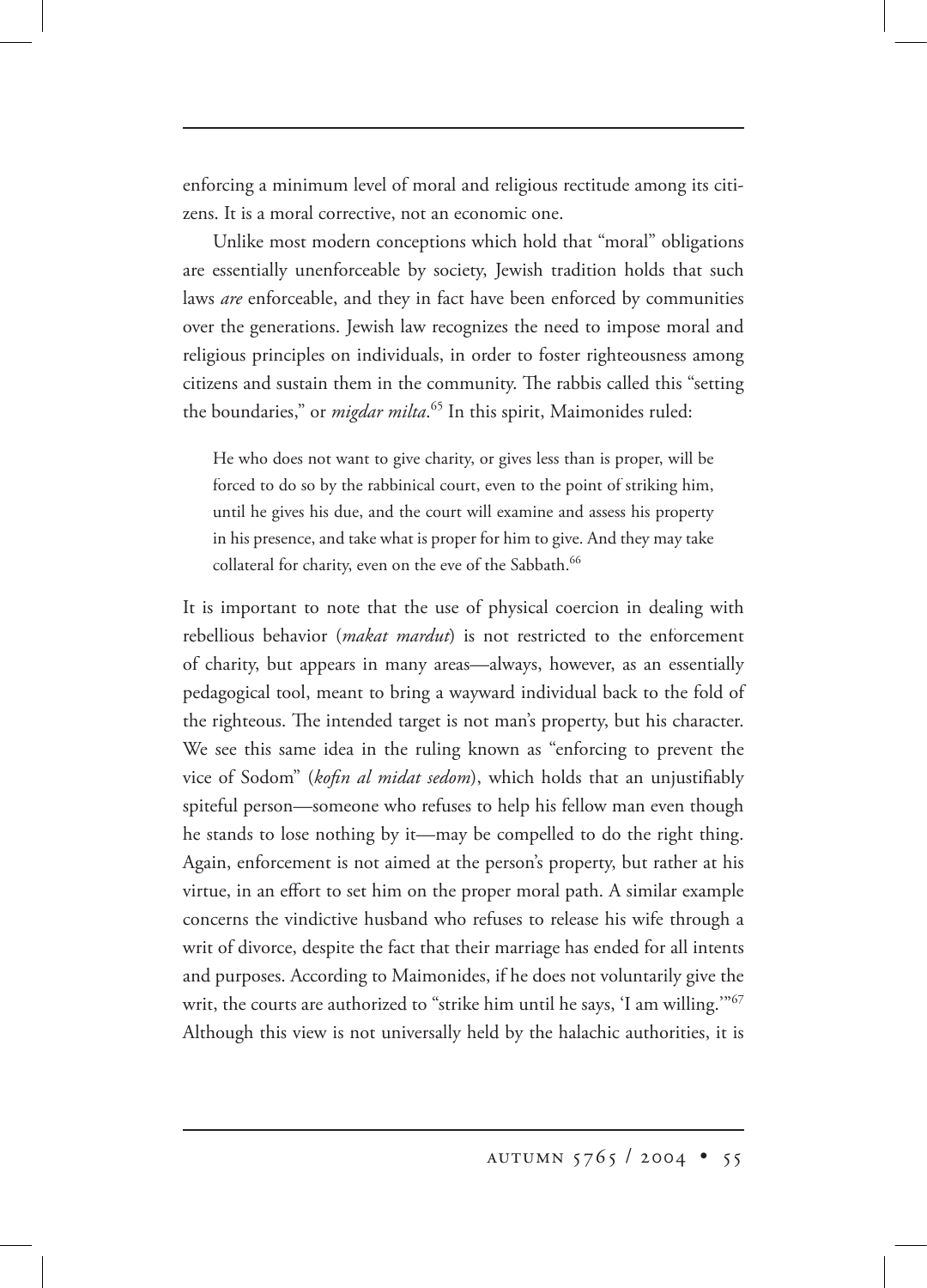nonetheless derived from a clearly ritual source: A statement in the Talmud according to which the individual may be compelled to bring sacrifices at the Temple even though he does not wish to do so; they should "force him until he says, 'I am willing.'"68

The enforcement of charitable giving, then, exists entirely on the moral and ritual, rather than civil and legal, plane. This is not the same kind of enforcement as the award of damages or the forced fulfillment of a contractual obligation. The aim here is to effect not justice, but virtue—not to limit one's wealth, but to increase personal responsibility. When someone refuses to give charitably, it is not the poor person who files a claim against him, but the community which seeks to rid itself of wrongdoing. There is no question as to how much money a poor person requires, or what constitutes poverty. There is only one question: Is the giver acting as a responsible, moral individual?

Unlike the classic Christian view, which disdains wealth and considers property rights to be limited to man's basic needs, Judaism praises man's financial independence, encourages him to work hard and to create and to enjoy the fruits of his labor, so long as they are obtained honestly. But Judaism insists that man also exhibit a sense of responsibility for his world, including the plight of the needy. It is this combination of honest labor and the giving of charity that mark the true fulfillment of man's divine nature. Uniquely entrusted with sovereignty over this world, man not only will be strong and independent, but will also temper his power with a sense of responsibility.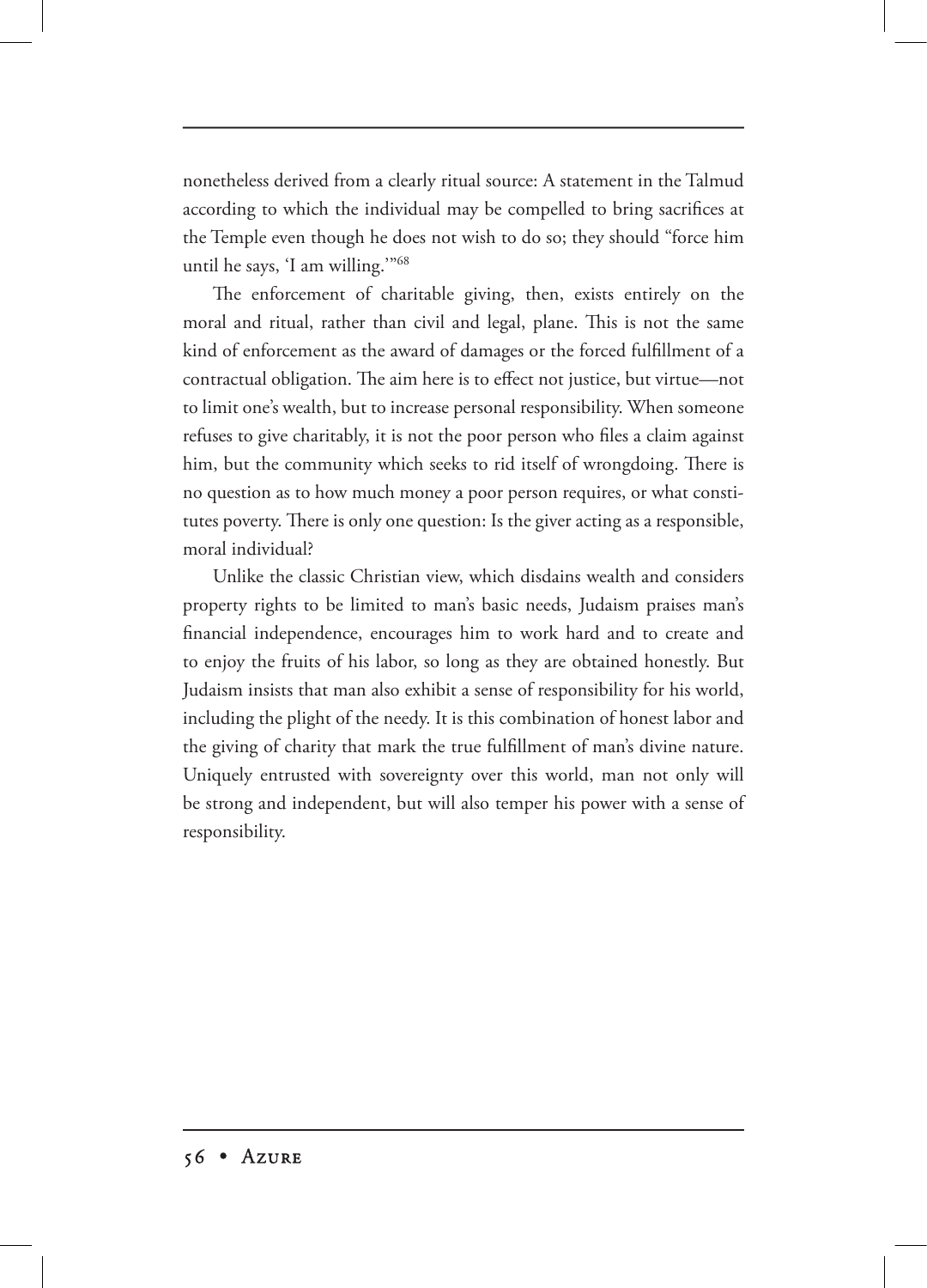Thlike the socialist outlook, Judaism holds a fundamentally positive view of individual wealth. Property is an expression of man's sovereignty, his capacity to rule over the material world, so that he may benefit from it, care for it, and perfect it through creative acts. It is the most apparent means through which "God's image" is expressed in human life. It is the necessary and inevitable outcome of man's uniqueness among all God's creatures.

In Judaism, sovereign control over one's property is not conditional upon giving charity. The opposite is true: The ability to give charity is conditional upon private wealth. This is reflected in Jewish civil law, which, as we have seen, forcefully defends individual property rights. This does not mean, of course, that Judaism's view of a good society is based solely on the institution of private property, or that it disregards the plight of the poor. On the contrary, Jewish law insists that man take responsibility for his fellow man, show compassion, and give charity. This is only possible, however, when man has full control over his property and is free to accumulate wealth through honest means. Man's responsibility for his fellow man does not impinge upon his legal right of ownership, but is a powerful moral demand. Charity is a deed that flows from strength of character rather than the weakness of one's claim to property. It is a mark of responsibility, and as such it can only have meaning when one has the legal freedom to do with one's property as he wishes.

Is it possible to draw conclusions from this with respect to economic policy? It is fair to suggest that any economic system that sets severe limits on the individual's control over his property, restricts the degree of wealth one may attain through honest means, or undermines his capacity to give charity voluntarily is inconsistent with a desire to enable man to act in accordance with the Jewish understanding of the godliness within him. An

**VI**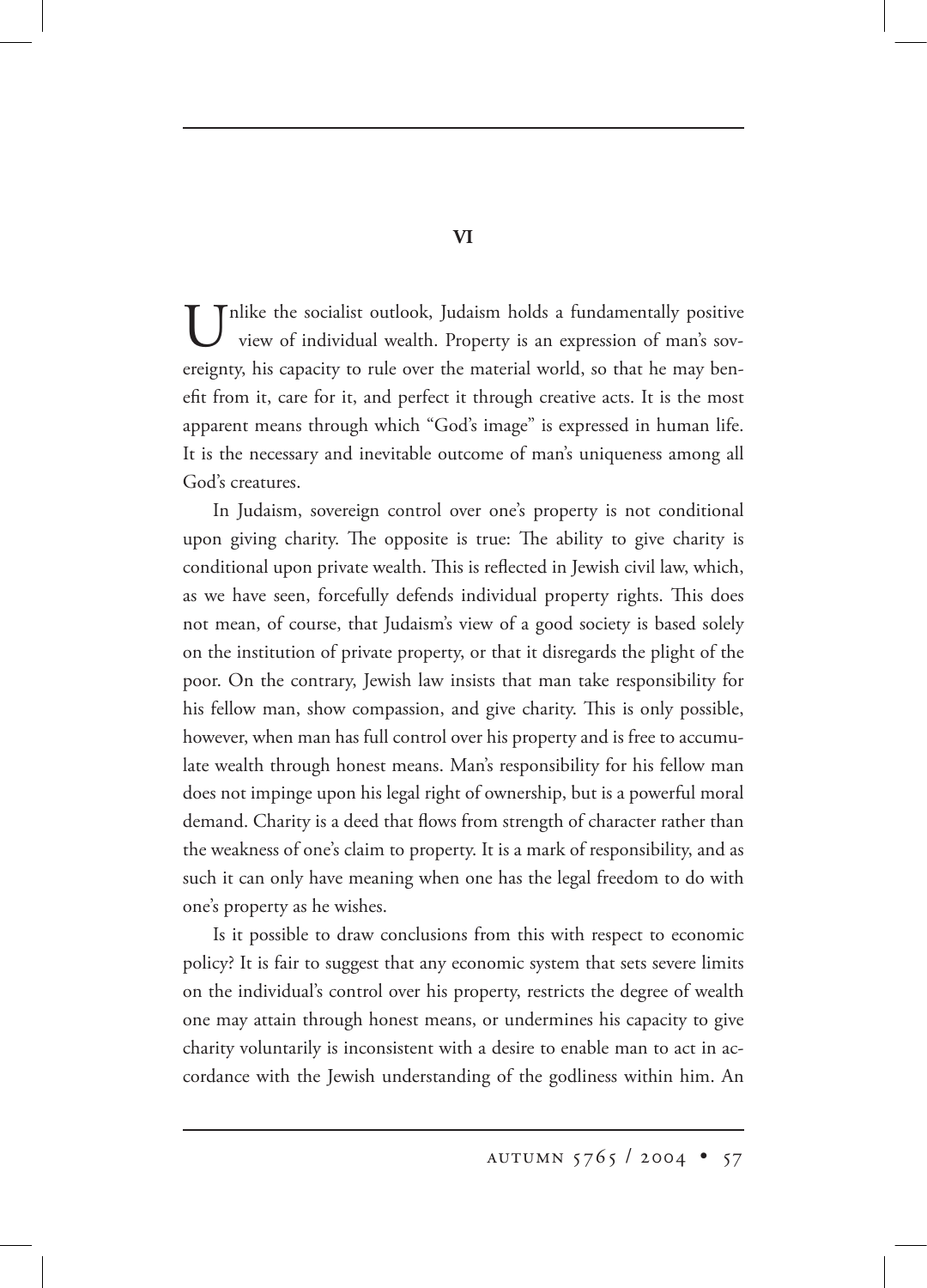economic system based on the redistribution of income with the aim of fostering economic equality is likely to violate many of these basic tenets. By supporting a great portion of its population through transfer payments, such a system encourages dependence and undermines the value of hard work and creative innovation. At the same time, the heavy taxation required to sustain such a system seems to violate the basic right to private property, and undermines the incentive to work, innovate, and take responsibility. The Jewish approach seeks to encourage individual responsibility and innovation among both society's most successful and its poorest members, for it is in these qualities that man acts as one created in God's image.

None of this is to say that the government cannot create a safety net for society's poor through taxes. If citizens are given the economic breathing room to support the needy through philanthropy, it is legitimate to demand that *all* citizens contribute a minimum amount to that end—perhaps even using the biblical model of a ten-percent minimum of charitable contribution. Regardless of the way it is implemented, what makes a welfare system accord with the principles of a Jewish economics is not that the solution to economic distress be laid solely on the shoulders of individuals, but that it be found through policies which encourage a sense of responsibility among all citizens, wealthy and poor. True charity stems, first and foremost, from the goodness of one's heart, and not from the mechanism of coercion. In the words of Rabbi Elazar: "The reward of charity depends entirely upon the kindness in it."<sup>69</sup>

*Yosef Yitzhak Lifshitz's last book was* Secret of the Sabbath *(2000). He is an Associate Fellow at the Shalem Center in Jerusalem, where he is working on a study of Jewish*  political thought in medieval Europe. This essay is dedicated to the memory of Zalman *C. Bernstein, who dedicated his life to the prosperity and well-being of the Jewish people.*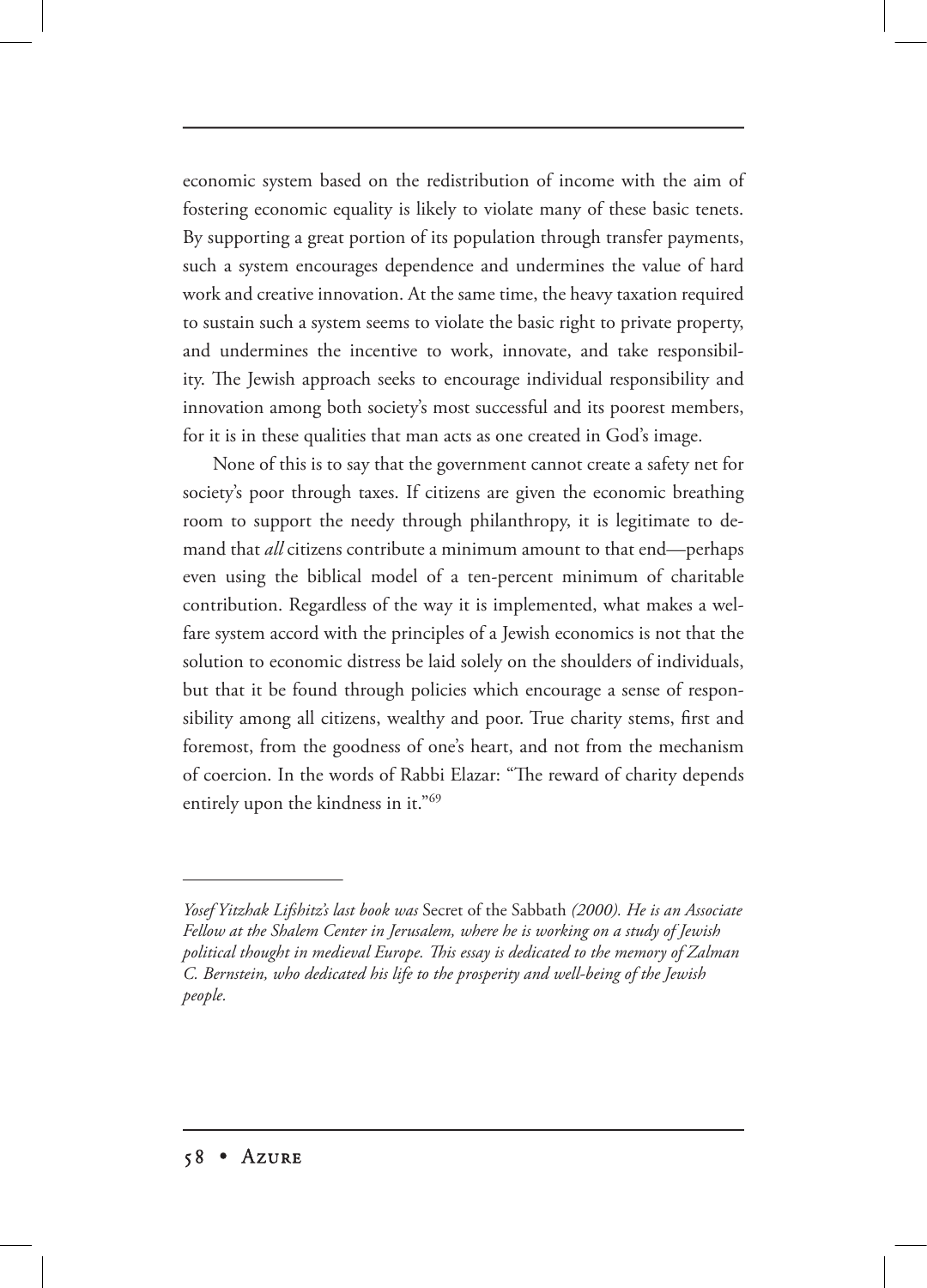## *Notes*

1. Moses Hess, *Rome and Jerusalem and Other Jewish Writings*, trans. Yeshurun Keshet (Jerusalem: Zionist Library, 1983), pp. 170-171. [Hebrew]

2. Chaim Arlosoroff, "Jewish Popular Socialism", in *The Writings of Chaim* Arlosoroff, ed. Yaakov Steinberg (Tel Aviv: Shtibel, 1934), vol. iii, p. 55. [Hebrew] See also Nachman Syrkin, *The Jewish Question and the Socialist Jewish State*, trans. Efraim Broida (Tel Aviv: Hakibutz Hameuhad, 1986), p. 80 [Hebrew]: "The existence of the Jews is a protest against violence, a fight for justice, man's striving to maintain his selfhood. The Jews have embodied a substantial portion of human merit, which would be lost with the destruction of the Jews. The destruction of the Jews is therefore akin to the destruction of humanity."

3. For two variations on this theme, see Michael Walzer, *Spheres of Justice: A Defense of Pluralism and Equality* (New York: Basic Books, 1983), pp. 3-6, 75- 78, 92; and Meir Tamari, *With All Your Possessions: Jewish Ethics and Economic Life*  (Jerusalem: Jason Aronson, 1998). As Tamari puts it: "Charity is not simply an act of kindness but rather the fulfillment of a legal obligation"; "The community has a responsibility for the welfare of its members and a corresponding right to finance those needs through taxation over and above the individual's duty to contribute to charity." Tamari, *With All Your Possessions*, pp. 52, 240; see also p. 277.

On the question of the relationship between individual and community with regard to taxation in the interest of the poor, see also Hanoch Dagan, "The Laws of Wealth Creation: Between Judaism and Liberalism," in Daniel Gotwein and Menahem Mautner, eds., *Law and History* (Jerusalem: Zalman Shazar Center for Jewish History, 1999), p. 179 [Hebrew]: "The giving of charity in Jewish tradition is not a matter of compassion, kindness, generosity, or personal conscience but of justice (which accounts for the close linguistic association between charity, *tzedaka*, and justice, *tzedek*). The giving of charity is the fulfillment of a legal obligation; the exercise of rights to the property of the wealthy, held by the community and by those within it whom fate has not blessed." Dagan's basic argument rests on the principle of "one benefits and the other does not lack," which comes, in his opinion, from the halachic *kofin al midat sedom* (the obligation to act in an unselfish manner). The problem with this, however, is that, in the opinion of the majority of the rabbinic commentators, there is no connection between benefit with no attendant obligation and *kofin al midat sedom*. He errs, therefore, in his assumption that it is in some sense possible to force the rich to use their wealth to attend to the poor. Dagan believes that only if the poor man causes damage to the rich one may the latter be excused from his legal obligation to help him. Yet the theoretical *quid pro quo* between the "one who benefits" and the "other who does not lack" is contractual, and is dependent on the benefit. The moment that this benefit causes a loss for the other party, the theoretical contract is translated into a legal claim against the one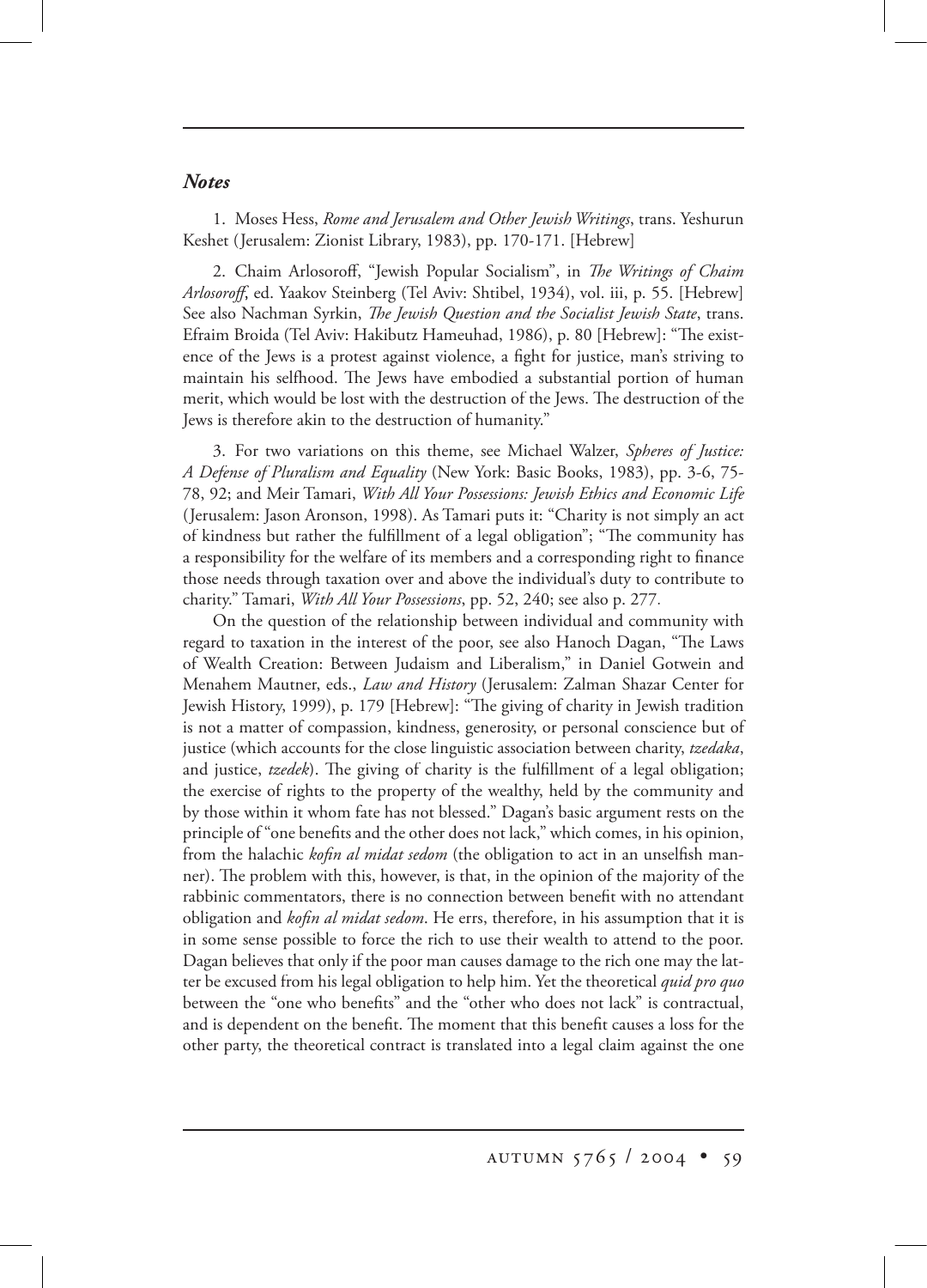who benefits. Only a benefit that entails no loss avoids creating a contractual debt or the basis for a legal claim.

4. For a comparison of the Jewish and Christian views of redemption and human capacity, see Meir Soloveichik, "Redemption and the Power of Man," A 16, Winter 2004, pp. 51-77.

5. See Yair Lorberbaum, *Image of God: Halacha and Agada* (Tel Aviv: Shocken, 2004), p. 149, note 10, [Hebrew] where he says: "For Christianity, man in God's image became a historical tale of salvation. Paul, and later Origen and the entire Christian tradition, integrated the idea of God's image with the myth of the fall from grace." The ability of man to accept God's grace, not from an active or creative standpoint, but from a passive one, is made clear in Etienne Gilson's analysis of Aquinas: "This participation in the divine life is in man's case the germ of a new life…. Grace, which is the germ of this life, affects man deeply, regenerating and, as it were, re-creating it. The soul thus affected is still a soul endowed with reason and intelligence. It is because it is capable of intellectual knowledge and therefore of friendship with God, that the human soul is able to receive this divine supernatural gift…. When grace divinizes the human soul it not only re-establishes the balance which had once been destroyed, but causes a new life to spring up, a life freely given to nature. This life participates in the divine and so, by reason of its source, will move spontaneously into the order of the eternal. It is called the 'spiritual life,' a term which implies that absolute transcendence of body and time which is characteristic of divine things." Etienne Gilson, *The Christian Philosophy of St. Thomas Aquinas*, trans. L.K. Shook (Notre Dame: Notre Dame, 1956), pp. 345-347.

6. Augustine, *Patrologiae Latinae*, ed. J.P. Migne (Paris, 1844-1864), Letter 133, 12, vol. 33; cited in Richard Schlatter, *Private Property* (London: Allen and Unwin, 1951), p. 37.

7. Augustine, *Patrologiae Latinae*, Letter 153, 6, vol. 33; cited in Schlatter, *Private Property*, p. 38.

8. Thomas Aquinas, *Summa Theologica*, 2-2, Que. 66, Art. 3.

9. Isidore of Seville adopted the differentiation between natural, national, and civil law as applied in Roman law and expressed in the *Codex Justinianus*. It follows from natural law that ownership is common to all. See Augustine, *Patrologiae Latinae*, 5, 4, vol. 82. However, Isidore did not draw a clear distinction between natural and civil law, nor did he determine a value interface between the different legal systems; see Schlatter, *Private Property*, p. 41. This omission was later to cause considerable confusion in the canonical law, which was not resolved until Aquinas. Evidence of this confusion can be found in the writings of Isidore quoted in the great collection of twelfth-century canonical laws, the Gratianus collection. On the one hand, Gratianus contends that natural law is the permanent and unchanging basis of law, and every human law that contravenes natural law is null and void. See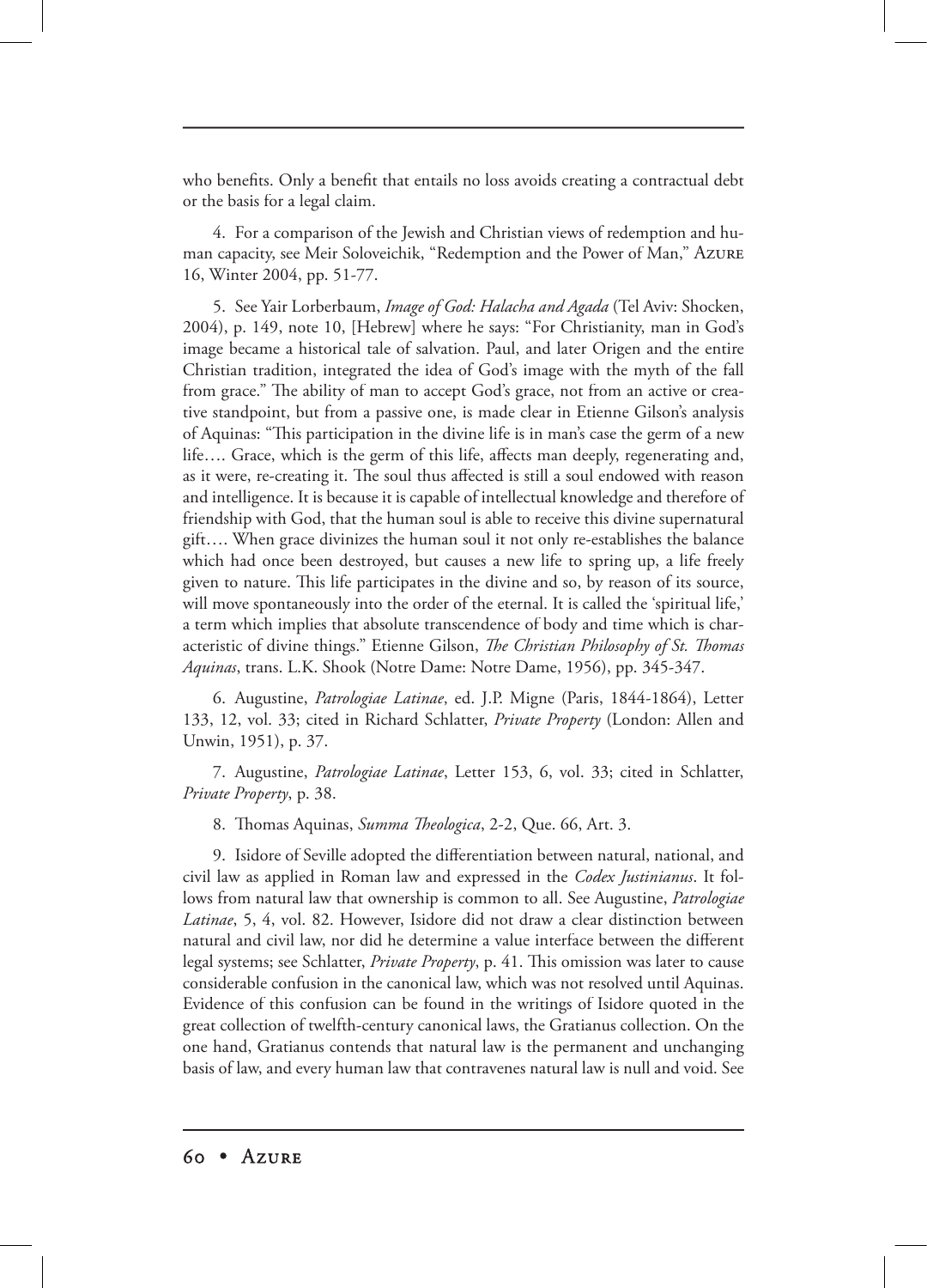"Decterum Magistri Gratiani," in *Corpus Iuris Canonici*, ed. Emil Friedberg (Leipzig: Officina Bernhardi Tauchnitz, 1879), Distinctions 5; 6, 3; 8, 1; and 9. On the other hand, he asserts, quoting the Church Fathers, that common ownership is the basis of natural law. Gratianus does not, however, explain how this can be consistent with private ownership.

- 10. Aquinas, *Summa Theologica*, 2-2, Que. 66, Art. 7.
- 11. Gilson, *Christian Philosophy*, pp. 314-315.
- 12. Schlatter, *Private Property*, ch. 5.
- 13. Job 31:2.
- 14. Brachot 58b.

15. Jerusalem Kidushin 4:12. See also Nedarim 10a: "If one who afflicted himself only with respect to wine is called a sinner, how much more so one who afflicts himself in many respects."

16. Ecclesiastes Rabba, 7:13.

17. Genesis 1:28. This commandment was given to man while he was still in the Garden of Eden, and was not altered after he sinned. See also Yevamot 65b; Kidushin 35a.

18. Genesis 2:15.

19. Midrash Tehilim on Psalms 116; see also Genesis Rabba 99: "The Holy One creates worlds, and so, too, your father creates worlds." Moreover, according to the sages, since man was created in the image of God, his first duty is to create a God-like man—a being in which soul and body merge: "Elazar ben Azaria says that whoever is not engaged in fertility and propagation sheds blood and negates the character according to which man was created in the image of God." Tosefta Yevamot 8:7.

20. Traditional weekday morning prayer, *Yotzer Or.*

21. Genesis Rabba 11:6.

22. Cf. Yosef Yitzhak Lifshitz, "Secret of the Sabbath," AzURE 10, Winter 2001, pp. 85-117.

23. Deuteronomy 19:14.

24. Deuteronomy 25:13-16.

25. Deuteronomy 22:1.

- 26. Leviticus 19:13.
- 27. Exodus 20:14.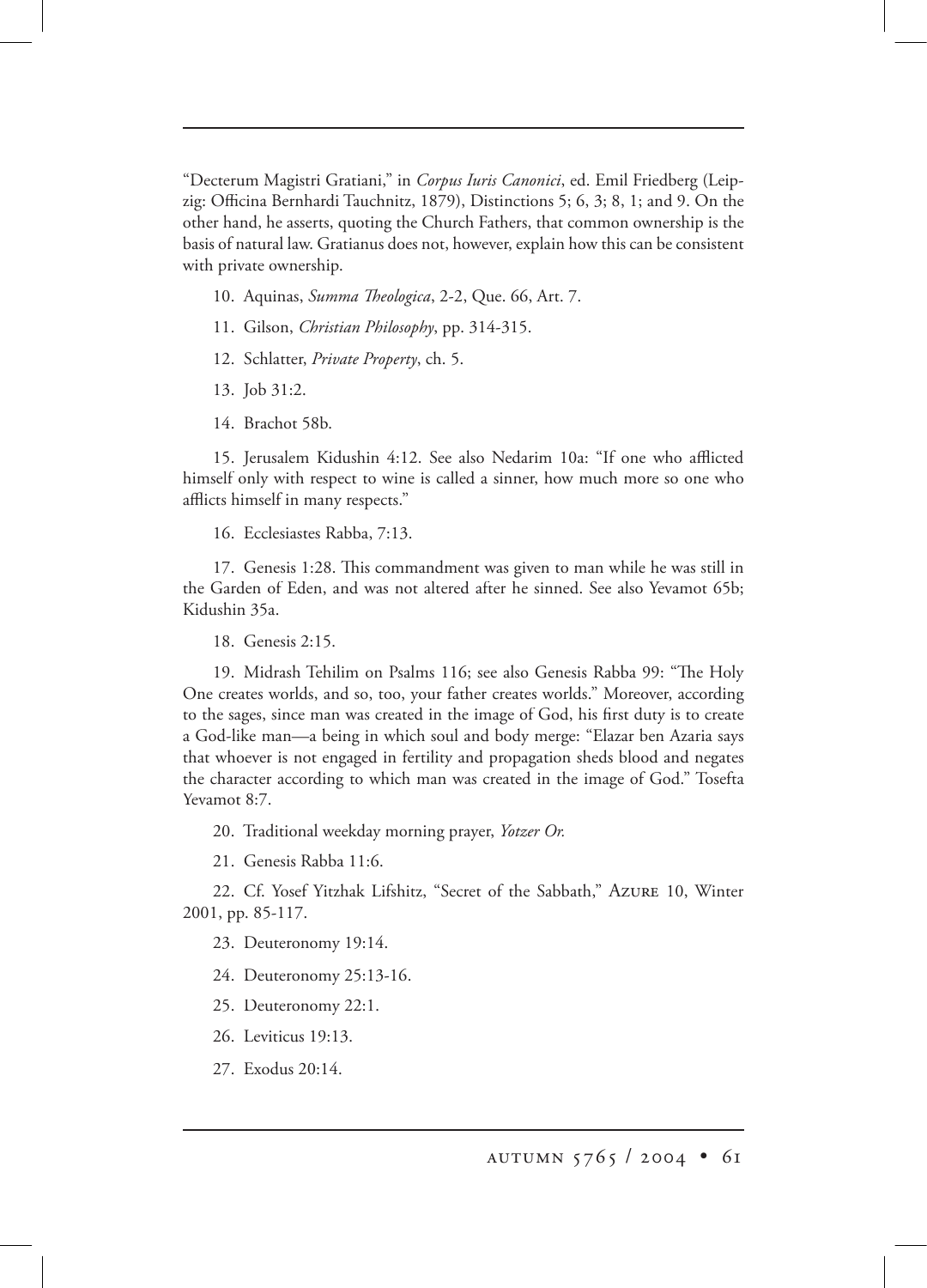28. According to the rabbinic tradition, "You shall not covet" does not apply to thought alone, but rather to the act of bringing unreasonable pressure to bear on one's neighbor in an effort to persuade him to hand over his property, even for monetary compensation. See, for example, Maimonides, *Mishneh Tora*, Laws of Robbery and Loss 1:9. However, even according to this interpretation, it is an extremely significant extension of the principle of private property.

- 29. I Kings 21:17-19.
- 30. Sanhedrin 108a.

31. Mishna Bava Batra 3:3. Some have attempted to define property on the basis of the discussion in Gitin 47b over whether "acquiring the fruits is like acquiring the body," viz., if someone who buys the produce of a field is comparable to the owners of the field itself. It was established that ownership of fruit is not the same as ownership of the object: See Maimonides, *Mishneh Tora*, Laws of the First Fruits 4:6. Some have deduced from this that according to Jewish law, ownership is not determined solely by the right to make use of an object, since it is possible to draw up a contract by which one party is the owner of the object and the other of what it yields. Yet although this may be useful as a figurative example of ownership divorced from usage, it is a mistake to draw a parallel between objects and their yield, on the one hand, and possession and use, on the other. The owners of a field are still entitled to use it for purposes other than its produce. Moreover, ownership of the yield pertains not only to its use, but also to the full possession of that yield.

32. Mishna Bava Kama 8:7.

33. On the strength of this law, Rashi offered an interpretation of the rule cited in Bava Kama 26b, which exempts a man from punishment if he uses a stick to break a vessel that someone has thrown from a roof, while it is still in flight. Rabbi Yosef Dov Halevi Soloveichik, author of *Beit Halevi*, explained: "As has previously been said, if someone threw a vessel from the roof and someone comes along and breaks it with a stick, he is not liable. Why so? He broke that which was already broken." Rashi adds on this case: "The owner of the vessel threw the vessel," he and no other. Rashi's insistence on this point is difficult to understand, since if the vessel is thrown by its owner from the top of the roof then it must be considered to have been abandoned, and there is no liability for damaging an abandoned object. The most likely answer is that by throwing the vessel, the owner demonstrated his ownership by doing with it as he pleased. Ownership in this case is shown not by the use of the vessel but by its deliberate willful destruction. Rabbi Yosef Dov Halevi Soloveichik, *Responsa of the Beit Halevi* (Vilna: Yosef Rubin, 1863), 1:24, 2:7. [Hebrew]

- 34. Bava Kama 119a.
- 35. Bava Kama 60b.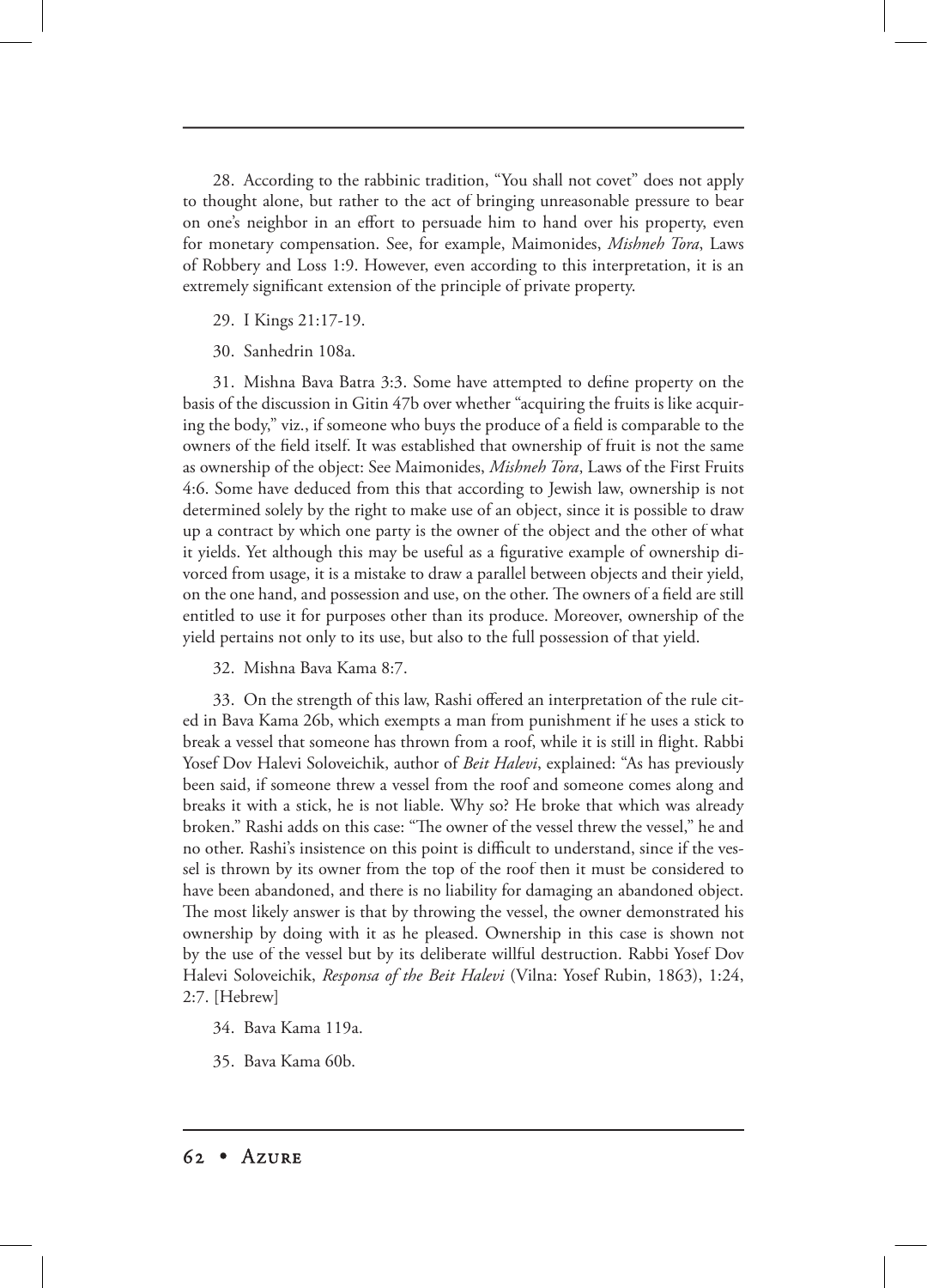36. The single exception to this rule is the king, who is granted a special dispensation to confiscate or damage private property during an emergency without having to make restitution, insofar as he is acting for the public good. See Maimonides, *Mishneh Tora*, Laws of Damage, 8:2 R. Joseph Karo, *Shulhan Aruch*, *Hoshen Mishpat* , 388. According to Rashi, moreover, one man must sacrifice his life rather than damage someone else's property. See Rashi on Bava Kama 60b, s.v. *vayatzileha*: "He may not burn it [even in order to pay afterwards] since it is forbidden to extricate himself by paying for it to be reinstated." In contrast, see *Responsa of Rabbi Solomon ben Aderet* (Jerusalem: Or Hamizrach Institute, 1998), 4:17 [Hebrew]: "He may certainly save himself in order to pay." See also Yoma 83b: "I deprived the shepherd and you deprived the entire city."

37. Matthew 19:24. See also Vernon Bartlet, "The Biblical and Early Christian Idea of Property," in *Property, Its Duties and Rights: Historically, Philosophically, and Religiously Regarded* , ed. Charles Gore (New York: Macmillan, 1922).

38. Brachot 8a.

- 39. Hulin 91a.
- 40. Shabbat 92a.
- 41. Exodus Rabba 31:14.
- 42. Pesahim 112b.
- 43. Leviticus 19:15

44. Cf. Ketubot 50a: "One who donates should not donate more than onefifth lest it should be needed for others; and there is a story about one who wanted to donate [more than one-fifth] and his friend did not let him." See also Karo, *Shulhan Aruch*, *Yoreh De'a* 249:1.

45. Psalms 112:5.

- 46. Maimonides, *Mishneh Tora*, Laws of Oaths and Vows 8:13.
- 47. Deuteronomy 15:11.

48. Maimonides, *Guide for the Perplexed*, trans. M. Friedlander (New York: Dover, 1956), 3:53, p. 393. By contrast, see Ephraim Frisch, *An Historical Survey of Jewish Philanthropy* (New York: Macmillan, 1924), p. 77. Frisch remarks on the etymological connection between charity and righteousness, which he says arose from a change of meaning between the language of the Bible and that of the sages. The meaning of *tzedaka* in the Bible is righteousness, meaning an attribute of a righteous person, whereas in the rabbinic literature it refers to the giving of charity to the needy. See also Tamari, *With All Your Possessions*, p. 36: "The divine origin of wealth is the central principle of Jewish economic philosophy. All wealth belongs to God, who has given it temporarily to man, for his physical well-being"; p. 52: "The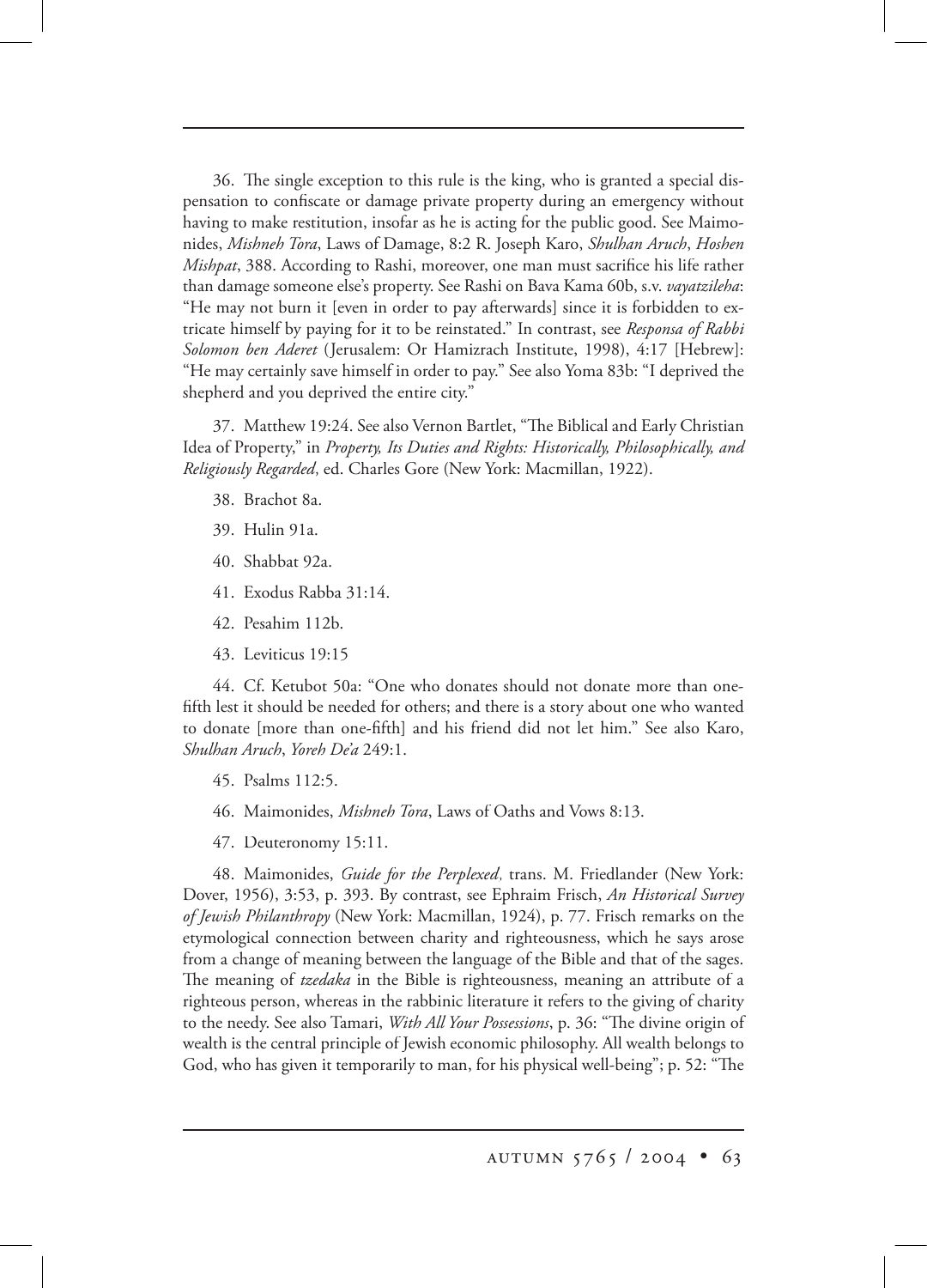'haves' in Judaism have an obligation to share their property with the 'have-nots,' since it was given to them by God partly for that purpose."

49. Ecclesiastes Rabba 4:6. One of the exceptions is *Sefer Hasidim*, from which it emerges that the wealth the rich man accumulates is considered robbery: "If the Holy One gives wealth to the rich man and he does not give to the poor, then he gives to one what could have provided for a hundred and the poor come and cry out before the Holy One, 'You gave to him what could have provided for a thousand and he provided me no benefit.' And God makes a calculation with the rich man as if he had robbed many and says to him, "I gave you wealth so that you could give according to your financial means to the poor and you did not give, so I will take back from you as if you had committed robbery and as if you abused my deposit because I put wealth into your hands so that you could distribute it to the poor and you appropriated the wealth for yourself.'" Rabbi Yehuda Hehasid, *Sefer Hasidim*  (Berlin: Mekitsei Nirdamim, 1891), note 1345, p. 331 [Hebrew]; on the Christian spirit pervading this passage see Yitzhak Baer, "The Socio-Religious Tendency of *Sefer Hahasidim*," *Zion* 3 (1938), p. 29. [Hebrew]

50. Luke 14:12.

51. Aquinas, *Summa Theologica*, 2-2, Que. 31, Art. 3.

52. Mechilta d'Rabbi Ishmael, Masechta Dechaspa Mishpatim, ch. 19; Bava Metzia 71a.

53. Menahem Elon, *Jewish Law: History, Sources, Principles*, trans. Bernard Auerbach and Melvin J. Sykes (Jerusalem: Jewish Publication Society, 1994), vol. i, p. 122: "Although all parts of the halacha are rooted in the same source, share the same principles and methods of analysis, and provide and receive reciprocal support, nevertheless, study of the halachic sources reveals that the halacha did make very fundamental distinctions between its two major categories, namely, monetary matters (that part of the halacha included in the concept of *mamon*) and non-monetary matters (that part of the halacha included in the concept of *isur*)."

54. Ketubot 40b, 46b; Kidushin 3b.

55. Bava Metzia 30b. On this subject, Menachem Elon, the foremost authority on the application of halachic jurisprudence to Israeli law (*mishpat ivri*) and a former justice of Israel's Supreme Court, wrote as follows:

The failure to perform a civil norm [in Jewish law] is subject to judicial sanction, and a court will enforce compliance; not so a moral imperative—this is a matter for the individual himself, between God and conscience. The juridical realm does not involve itself in the performance or lack of performance of purely moral obligations and certainly does not enforce compliance.

Elon, *Jewish Law*, vol. i, p. 141; see also on the question of the distinction between law and religion and morality in the responsa of Rabbi Yehiel Jacob Weinberg, in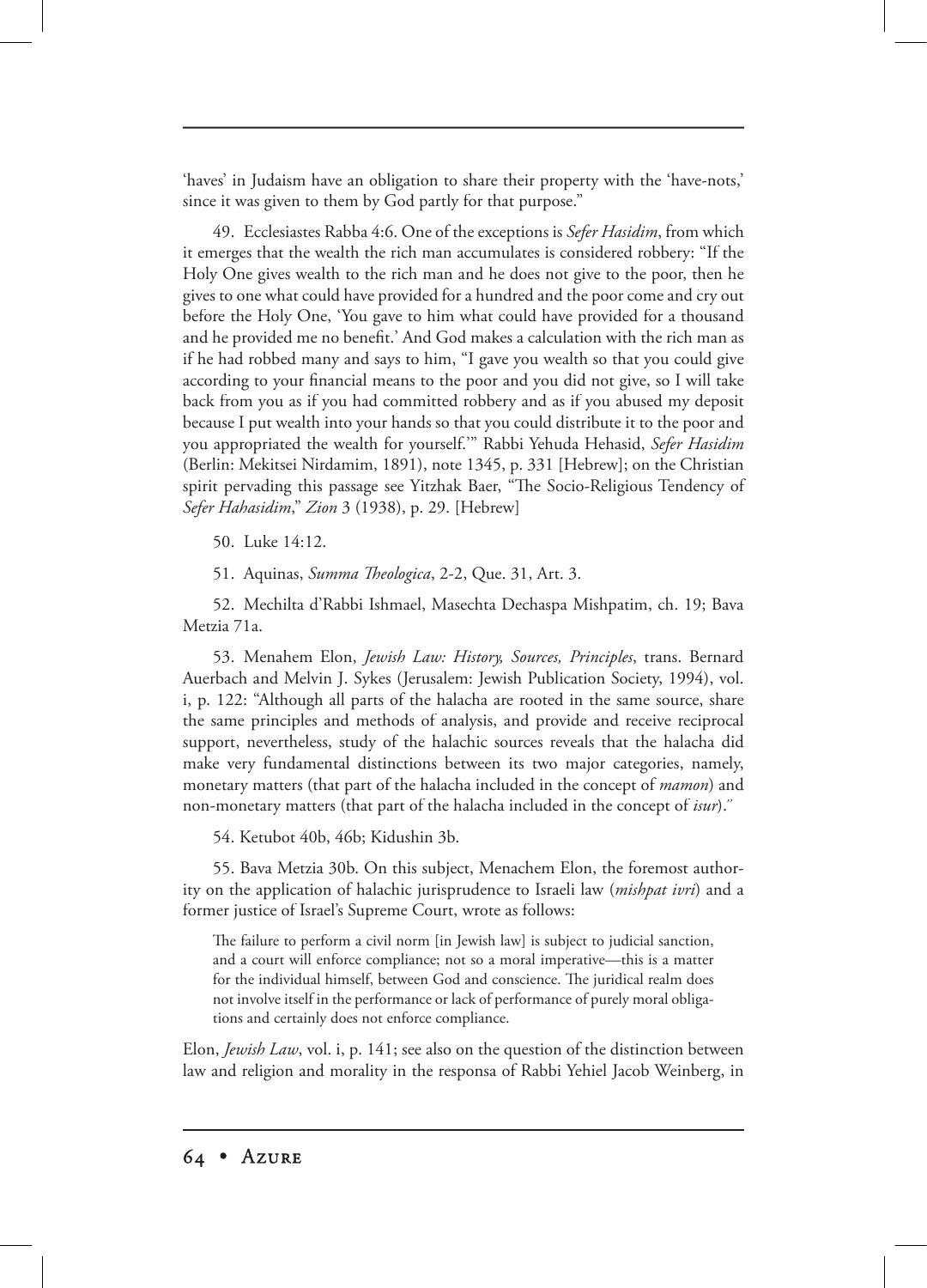*Seridei Esh* (Jerusalem: Mosad Harav Kook, 1977), part 1, note 65 [Hebrew]: "And now I will raise a general matter: It is well known how hard learned jurists strove to discover the dividing line between law and morality, or between law and equity. Books in foreign languages have already been written on the subject. And note that in the laws of Israel we have found explicit in Bava Metzia 83a in the story of the wine carriers: "He said, 'Is that the law?' He inquired. 'Even so,' he rejoined: 'That you may walk in the way of good men.'" See also Ketubot 49b concerning the duty of a son to sustain his father.

56. Deuteronomy 15:7-8.

57. Rabbi Joseph Karo, *Shulhan Aruch*, *Yoreh De'd* 248:1. The commandment to act beyond what is required by the law is generally considered to be a sign of piety. See Maimonides, *Mishneh Tora*, Laws of Murder and Preservation of Life 13:4: "But if one is pious and does more than the letter of the law demands, even if he is a prince of the highest rank, still if he sees another's animal crouching under its burden of straw or sticks or the like, he should help unload and reload." See also Maimonides, *Mishneh Tora*,Laws of Robbery and Loss 11:7. On the other hand, the enforcement of selfless behavior is not a measure of piety but the policy of the rabbinical court and is a specific example of a ruling on moral and not legal grounds, in accordance with the instruction to the rabbinical court to educate the people and preserve the principles of religion and morality. See Maimonides, *Mishneh Tora*, Laws of the Sanhedrin and the Punishments Meted Out 24:4. The obligation to behave in a selfless manner has the authority of the Talmud (e.g., Bava Kama 21b) and Maimonides: "Thus also in all instances where one benefits while the other incurs no loss thereby, the latter is compelled to accede to the demand of the former." *Mishneh Tora*, Laws of Neighbors 7:8.

58. Maimonides, *Mishneh Tora*, Laws of Gifts to the Poor 10:1.

59. Maimonides, *Mishneh Tora*, Laws of Gifts to the Poor 8:3.

60. See Rabbi Meir of Rothenburg, *Responsa of the Maharam Ben Baruch* (Prague Press), note 75, s.v., "And to distribute his wealth [to his children]." See also Rabbi Moses Isserlis' commentary on *Shulhan Aruch*, *Yoreh De'a* 249:1, and the commentary of Rabbi Shabtai ben Meir Hakohen (*Shach*) ad loc. sub-clause 3.

61. Mishna Demai 3:1; Mishna Kidushin 4:5; Mishna Bava Kama 10:1; cf. Jerusalem Pe'a 1:1.

62. See, for example, the discussion of this question in Bava Batra 8b.

63. Bava Batra 8b.

64. Ze'ev Falk, *The Values of Law and Judaism: Towards a Philosophy of the Halacha* (Jerusalem: Magnes, 1980), pp. 117, 119 [Hebrew]; Dagan, "Laws of Wealth Creation," pp. 178-190; Shimon Federbush, *Laws of the Kingdom in Israel*